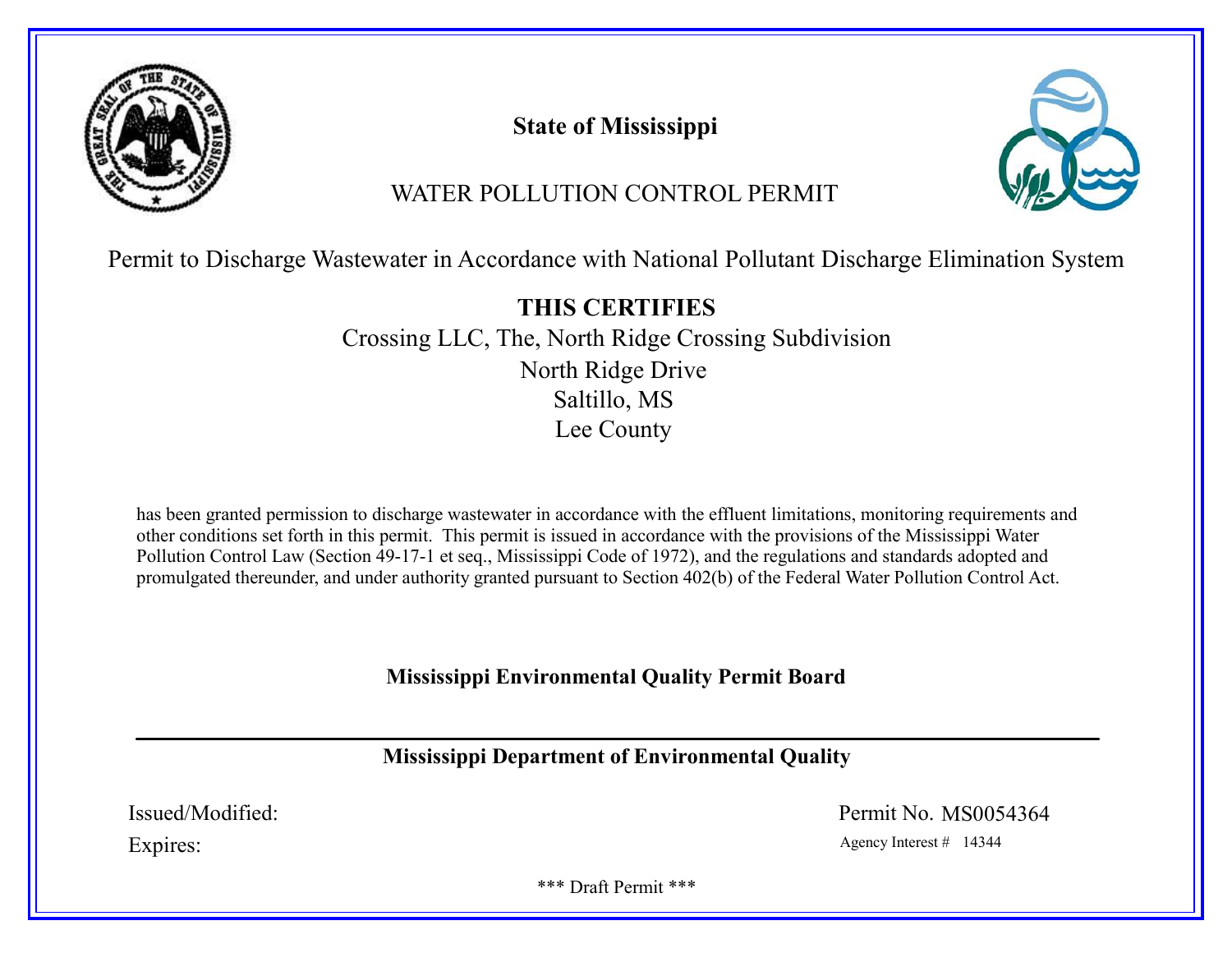# **Table of Contents**

| <b>Other Relevant Documents:</b>           |  |
|--------------------------------------------|--|
| <b>Commercial NPDES Permit Application</b> |  |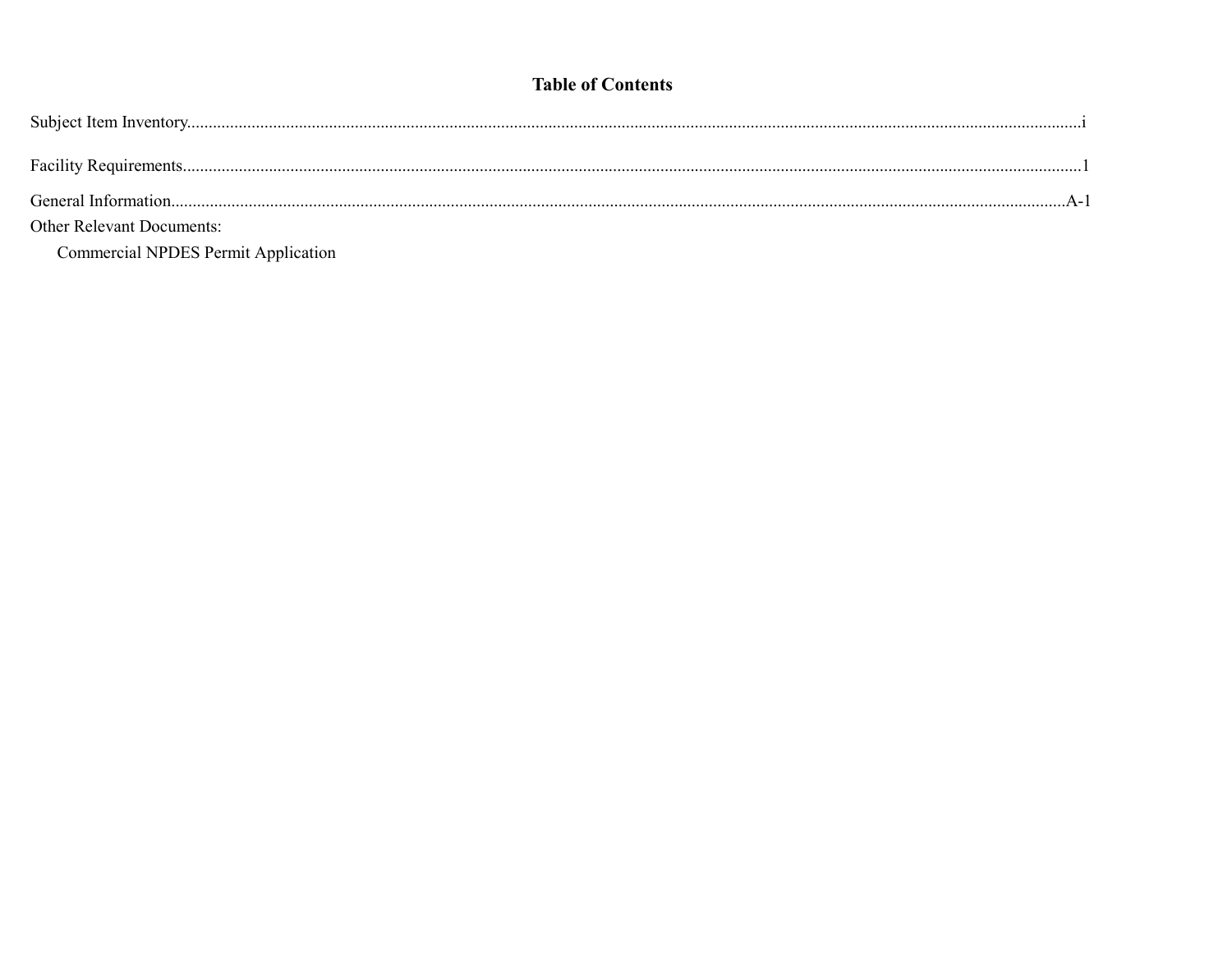#### Permit Number:MS0054364 Activity ID No.: PER20220001 Crossing LLC, The, North Ridge Crossing Subdivision Subject Item Inventory

### Subject Item Inventory:

| ID          | Designation   | <b>Description</b>                |
|-------------|---------------|-----------------------------------|
| AI14344     | MS0054364     |                                   |
| <b>RPNT</b> | MS0054364-001 | Outfall 001 (Domestic Wastewater) |

### Receiving Stream Relationships:

| <b>Subject Item</b>                     | Relationship    | <b>Receiving Stream</b> |
|-----------------------------------------|-----------------|-------------------------|
| AI 14344                                | Discharges Into | Yonaba Creek            |
| RPNT1 Outfall 001 (Domestic Wastewater) | Discharges Into | Unnamed Tributary of    |
|                                         | Then Into       | Yonaba Creek            |
|                                         | Then Into       | Town Creek              |

| <b>KEY</b>                            |                                                |
|---------------------------------------|------------------------------------------------|
| $ACT = Activity$                      | $AI = Agency Interest$                         |
| $AREA = Area$                         | $CAFO =$ Concentrated Animal Feeding Operation |
| $\text{CONT} = \text{Control Device}$ | $EQPT = Equipment$                             |
| $IA = Insignificant Activity$         | $IMPD = Impoundment$                           |
| $MAFO = Animal Feeding Operation$     | $PCS = PCS$                                    |
| $RPNT = Release Point$                | $TRMT = Treatment$                             |
| $WDPT = Without$                      |                                                |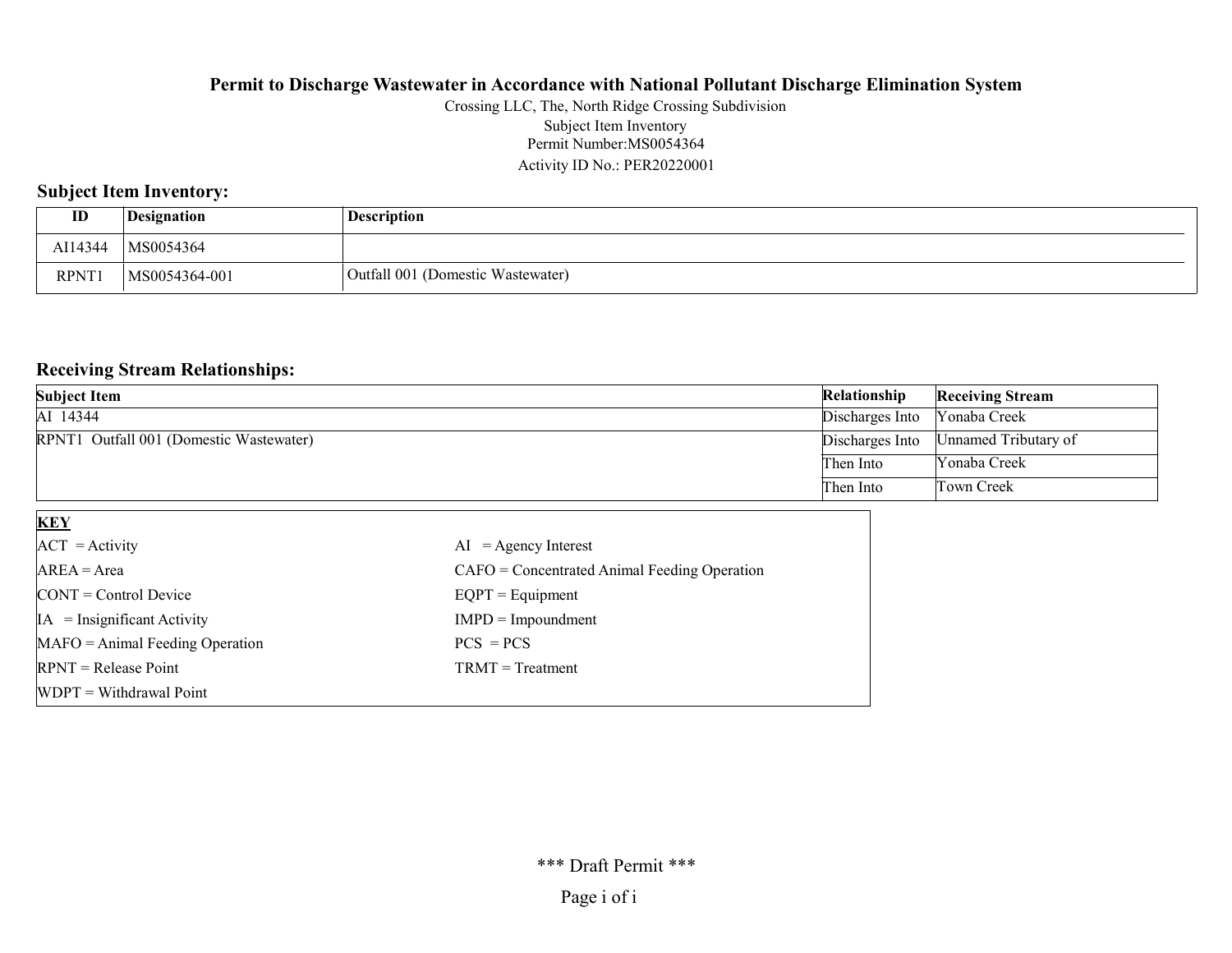### EFFLUENT LIMITATIONS AND MONITORING REQUIREMENTS

#### Outfall 001 (Domestic Wastewater) Subject Item:

#### RPNT0000000001: MS0054364-001

Such discharges shall be limited and monitored by the permittee as specified below:

|                                                                                     | <b>Discharge Limitations</b>            |                                        |                                      |                                    |                                      |                                             | <b>Monitoring Requirements</b>            |                  |                           |                     |
|-------------------------------------------------------------------------------------|-----------------------------------------|----------------------------------------|--------------------------------------|------------------------------------|--------------------------------------|---------------------------------------------|-------------------------------------------|------------------|---------------------------|---------------------|
| <b>Parameter</b>                                                                    | Quantity /<br>Loading<br><b>Average</b> | Quantity/<br>Loading<br><b>Maximum</b> | Quantity/<br>Loading<br><b>Units</b> | Quality<br>Conc.<br><b>Minimum</b> | Quality /<br>Conc.<br><b>Average</b> | <b>Quality</b> /<br>Conc.<br><b>Maximum</b> | <b>Quality</b> /<br>Conc.<br><b>Units</b> | <b>Frequency</b> | <b>Sample Type</b>        | <b>Which Months</b> |
| <b>Chlorine</b> , total residual<br><b>Effluent</b>                                 | ******                                  | ******                                 | ******                               | 0.1<br>Minimum                     | ******                               | 1.0<br>Maximum                              | mg/L                                      | Weekly           | <b>Grab Sampling</b>      | Jan-Dec             |
| E coli<br><b>Effluent</b>                                                           | ******                                  | ******                                 | ******                               | ******                             | 126<br>Maximum<br>Monthly<br>Average | 410<br>Daily<br>Maximum                     | # of<br>colonies/100<br>ml                | Annually         | <b>Grab Sampling</b>      | Jan-Dec             |
| Flow<br><b>Effluent</b>                                                             | 0.076<br>Maximum<br>Monthly<br>Average  | Report<br>Daily<br>Maximum             | Million<br>Gallons per<br>Day        | ******                             | ******                               | ******                                      | ******                                    | Weekly           | Instantaneous<br>Sampling | Jan-Dec             |
| <b>Oxygen Demand,</b><br>biochemical, 5-day<br>$(20$ degrees $C$<br><b>Effluent</b> | 19<br>Maximum<br>Monthly<br>Average     | 28.5<br>Daily<br>Maximum               | pounds per<br>day                    | ******                             | 30<br>Maximum<br>Monthly<br>Average  | 45<br>Daily<br>Maximum                      | mg/L                                      | Annually         | Grab Sampling             | Jan-Dec             |
| pH<br><b>Effluent</b>                                                               | ******                                  | ******                                 | ******                               | 6.0<br>Minimum                     | ******                               | 9.0<br>Maximum                              | <b>SU</b>                                 | Annually         | <b>Grab Sampling</b>      | Jan-Dec             |
| <b>Solids (Total Suspended)</b><br><b>Effluent</b>                                  | 57<br>Maximum<br>Monthly<br>Average     | 57<br>Daily<br>Maximum                 | pounds per<br>day                    | ******                             | 90<br>Maximum<br>Monthly<br>Average  | 90<br>Daily<br>Maximum                      | mg/L                                      | Annually         | Grab Sampling             | Jan-Dec             |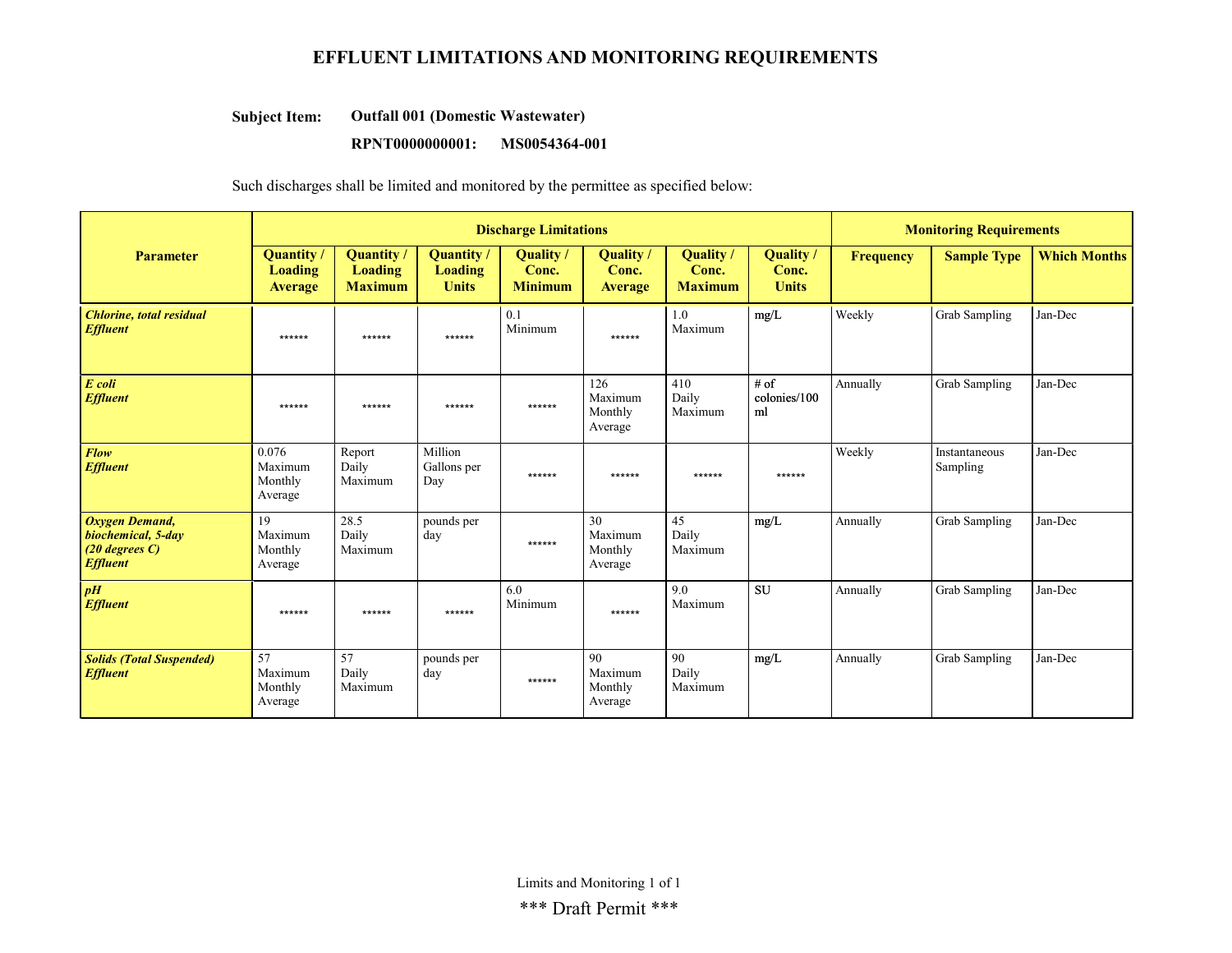Crossing LLC, The, North Ridge Crossing Subdivision Facility Requirements Permit Number:MS0054364 Activity ID No.: PER20220001

#### AI0000014344 (MS0054364):

Limitation Requirements:

| Condition<br>No. | Parameter | Condition                                                                                                                                                                                                                                                                                              |
|------------------|-----------|--------------------------------------------------------------------------------------------------------------------------------------------------------------------------------------------------------------------------------------------------------------------------------------------------------|
| $L-1$            |           | The effluent shall not cause an accumulation of solids or sewage sludges in the receiving stream. [11 Miss. Admin. Code Pt. 6,R.<br>$2.2.A(2).$ ]                                                                                                                                                      |
| $L-2$            |           | There shall be no discharge of floating solids or visible foam in other than trace amounts. [11 Miss. Admin. Code Pt. 6, R.<br>2.2.A(2).                                                                                                                                                               |
| $L-3$            |           | The discharges shall not cause the occurrence of a visible sheen on the surface of the receiving waters. [11 Miss. Admin. Code Pt.<br>6, R. 2.2.A(2).                                                                                                                                                  |
| $L-4$            |           | Samples taken in compliance with the monitoring requirements specified in this permit shall be taken at the nearest accessible<br>point after final treatment but prior to mixing with the receiving stream or as otherwise specified in this permit. [11 Miss. Admin.<br>Code Pt. 6, R. 1.1.4.A(28).] |

Record-Keeping Requirements:

| Condition<br>No. | Condition                                                                                                                                                                                                                                                                                                                                                   |
|------------------|-------------------------------------------------------------------------------------------------------------------------------------------------------------------------------------------------------------------------------------------------------------------------------------------------------------------------------------------------------------|
| $R-1$            | Recording of Results                                                                                                                                                                                                                                                                                                                                        |
|                  | For each measurement or sample taken pursuant to the requirements of this permit, the permittee shall maintain records of all information obtained from such<br>monitoring including:                                                                                                                                                                       |
|                  | $(1)$ The exact place, date, and time of sampling;<br>(2) The dates the analyses were performed;<br>(3) The person(s) who performed the analyses;<br>(4) The analytical techniques, procedures or methods used; and<br>(5) The results of all required analyses. $[11 \text{ Miss. } \text{Admin. } \text{Code Pt. } 6, \text{R. } 1.1.4 \text{A}(29)(a).]$ |

Page 1 of 18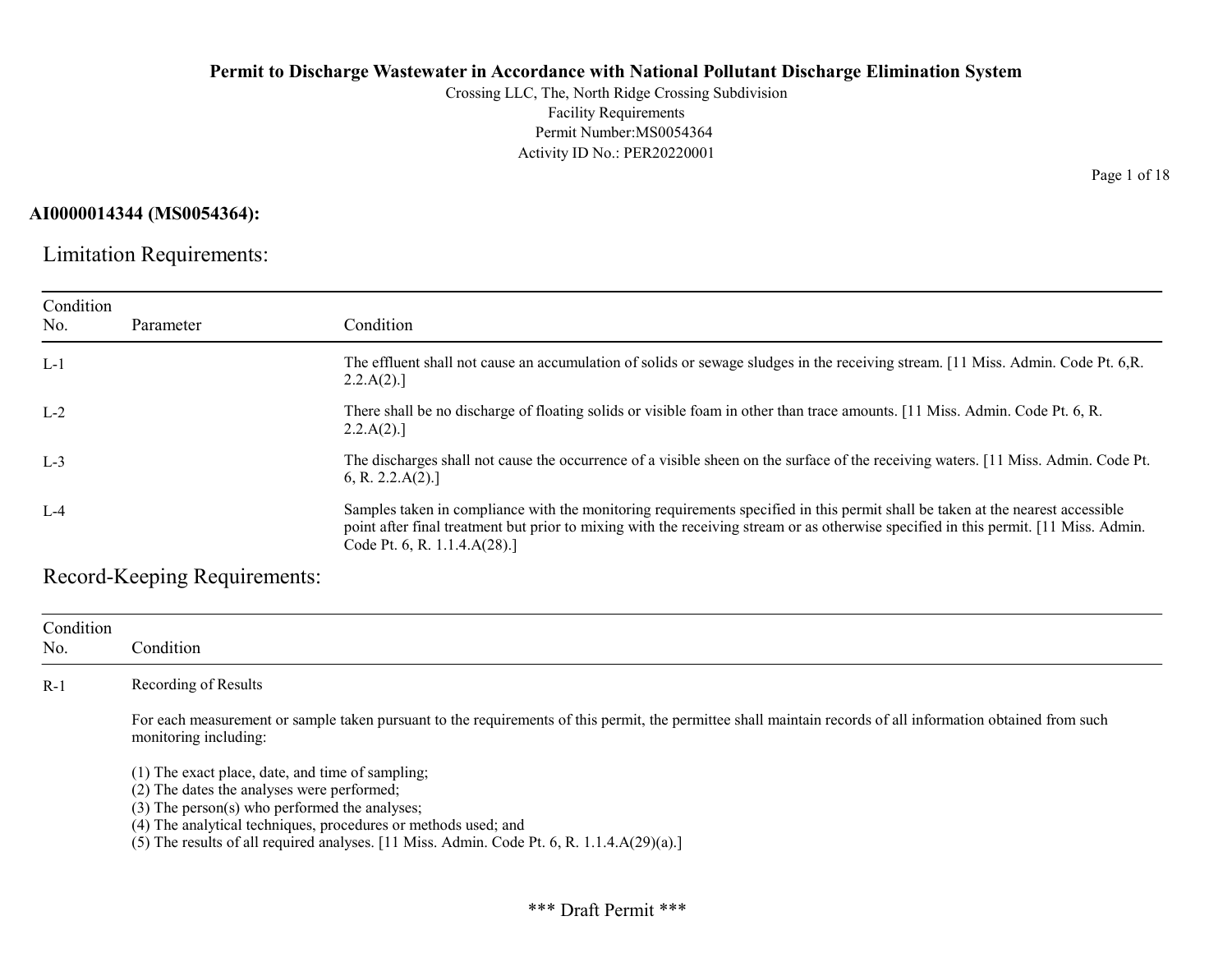Crossing LLC, The, North Ridge Crossing Subdivision Facility Requirements Permit Number:MS0054364 Activity ID No.: PER20220001

AI0000014344 (continued):

Submittal/Action Requirements:

| Condition<br>No. | Condition                                                                                                                                                                                                                                                                                                                                                                                                                                                                                                                                                                                                                                                                                                           |
|------------------|---------------------------------------------------------------------------------------------------------------------------------------------------------------------------------------------------------------------------------------------------------------------------------------------------------------------------------------------------------------------------------------------------------------------------------------------------------------------------------------------------------------------------------------------------------------------------------------------------------------------------------------------------------------------------------------------------------------------|
| $S-1$            | Reporting                                                                                                                                                                                                                                                                                                                                                                                                                                                                                                                                                                                                                                                                                                           |
|                  | Monitoring results obtained during the previous reporting period shall be summarized and reported on a Discharge Monitoring Report (DMR). DMR data must be<br>submitted submitted electronically using the MDEQ NetDMR system NO LATER THAT THE 28TH DAY OF THE MONTH FOLLOWING THE COMPLETED<br>REPORTING PERIOD.                                                                                                                                                                                                                                                                                                                                                                                                  |
|                  | DMRs and all other reports required herein, shall be signed in accordance with 11 Miss. Admin. Code Pt. 6, R. 1.1.4.A(15)(c)(1). of the Mississippi Wastewater<br>Regulations. [11 Miss. Admin. Code Pt. 6, R. 1.1.4.A(15)c(1)., 40 CFR 122.21(1)(4)(i)]                                                                                                                                                                                                                                                                                                                                                                                                                                                            |
| $S-2$            | Noncompliance Notification - Twenty-Four Hour Reporting                                                                                                                                                                                                                                                                                                                                                                                                                                                                                                                                                                                                                                                             |
|                  | (1) The permittee shall report any noncompliance which may endanger health or the environment. Any information shall be provided orally within 24 hours from<br>the time the permittee becomes aware of the circumstances. A written submission shall also be provided within 5 days of the time the permittee becomes aware of<br>the circumstances. The written submission shall contain a description of the noncompliance and its cause; the period of noncompliance, including exact dates and<br>times, and if the noncompliance has not been corrected, the anticipated time it is expected to continue; and steps taken or planned to reduce, eliminate, and/or<br>prevent recurrence of the noncompliance. |
|                  | (2) The following shall be included as information which must be reported within 24 hours under this paragraph.<br>(i) Any unanticipated bypass which exceeds any effluent limitation in the permit.<br>(ii) Any upset which exceeds any effluent limitation in the permit.<br>(iii) Violation of a maximum daily discharge limitation for any of the pollutants listed by the Permit Board in the permit to be reported within 24 hours.                                                                                                                                                                                                                                                                           |
|                  | (iv) The Executive Director may waive the written report on a case-by-case basis for reports under paragraph (1) of this section if the oral report has been received<br>within 24 hours.                                                                                                                                                                                                                                                                                                                                                                                                                                                                                                                           |
|                  | The Executive Director may waive the written report on a case-by-case basis for reports under paragraph (1) of this section if the oral report has been received<br>within 24 hours.                                                                                                                                                                                                                                                                                                                                                                                                                                                                                                                                |
|                  | All reports required by this condition which are submitted after December 20, 2025, shall be submitted by the permittee electronically as instructed by MDEQ. [11<br>Miss. Admin. Code Pt. 6, R. 1.1.4.A(29)(e)., 40 CFR 122.41.(1)(6)]                                                                                                                                                                                                                                                                                                                                                                                                                                                                             |

Page 2 of 18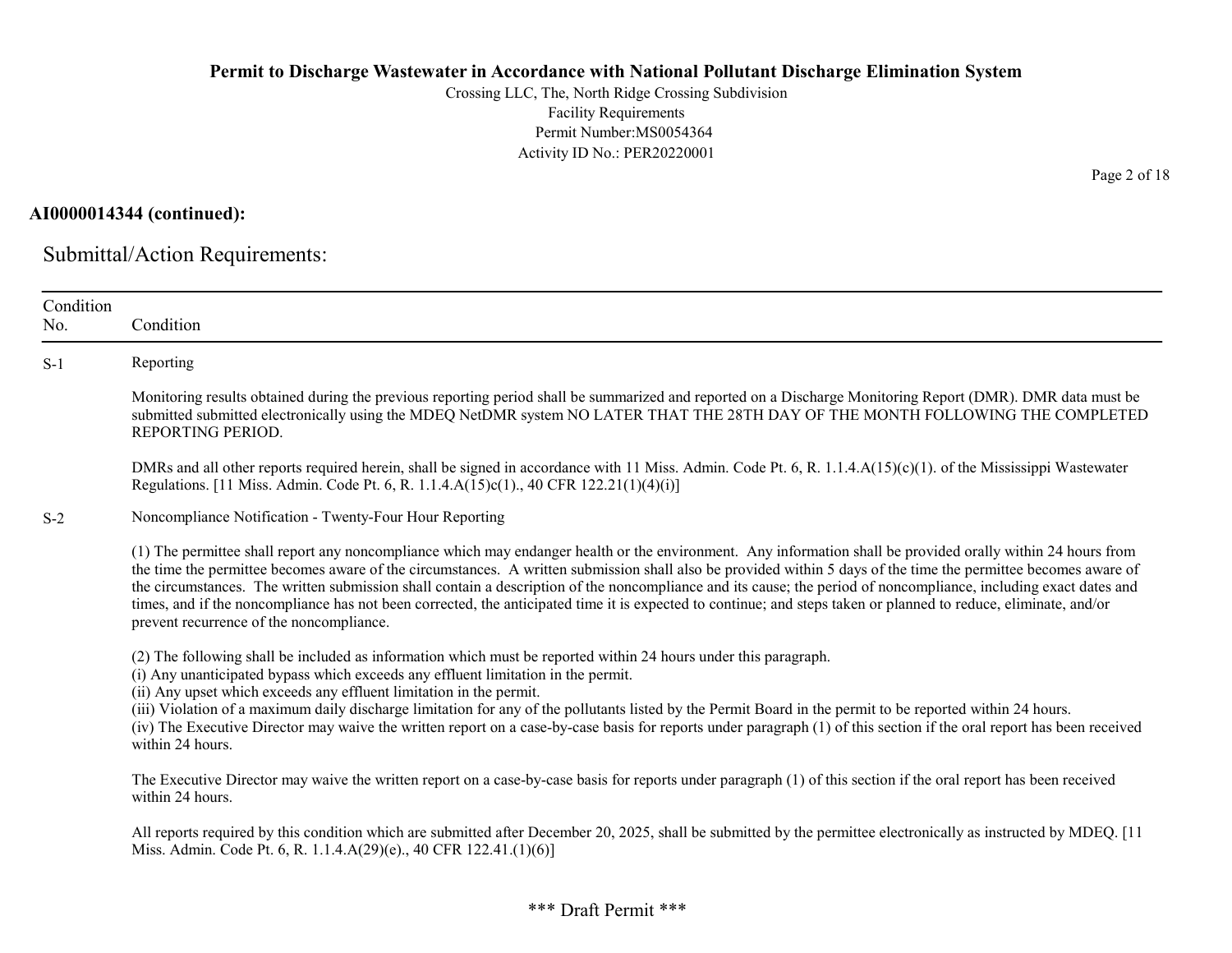Crossing LLC, The, North Ridge Crossing Subdivision Facility Requirements Permit Number:MS0054364 Activity ID No.: PER20220001

## AI0000014344 (continued):

Submittal/Action Requirements:

| Condition<br>No. | Condition                                                                                                                                                                                                                                                                                                                                                                                                                         |
|------------------|-----------------------------------------------------------------------------------------------------------------------------------------------------------------------------------------------------------------------------------------------------------------------------------------------------------------------------------------------------------------------------------------------------------------------------------|
| $S-3$            | Noncompliance Notification - Other Noncompliance                                                                                                                                                                                                                                                                                                                                                                                  |
|                  | The permittee shall report all instances of noncompliance not reported under the twenty-four hour reporting requirements, at the time monitoring reports are<br>submitted or within 30 days from the end of the month in which the noncompliance occurs. The reports shall contain the same information as is required under the<br>twenty-four hour reporting requirements contained in this permit.                             |
|                  | All reports required by this condition which are submitted after December 20, 2025, shall be submitted by the permittee electronically as instructed by MDEQ. [11]<br>Miss. Admin. Code Pt. 6, R. 1.1.4.A(29)(f)., 40 CFR 122.41.(1)(7)]                                                                                                                                                                                          |
| $S-4$            | Noncompliance Notification - Other Information                                                                                                                                                                                                                                                                                                                                                                                    |
|                  | Where the permittee becomes aware that it failed to submit any relevant facts in a permit application, or submitted incorrect information in a permit application or in<br>any report to the Permit Board, it shall promptly submit such facts or information. [11 Miss. Admin. Code Pt. 6, R. 1.1.4.A(29)(g).]                                                                                                                   |
| $S-5$            | <b>Bypassing</b> -Notice                                                                                                                                                                                                                                                                                                                                                                                                          |
|                  | Anticipated bypass-<br>If the permittee knows in advance of the need for a bypass, it shall submit prior notice, if possible at least ten days before the date of the bypass.                                                                                                                                                                                                                                                     |
|                  | Unanticipated bypass-<br>The permittee shall submit notice of an unanticipated bypass as required by the twenty-four hour reporting requirements set forth in this permit.                                                                                                                                                                                                                                                        |
|                  | All reports required by this condition which are submitted after December 20, 2025, shall be submitted by the permittee electronically as instructed by MDEQ. [40]<br>CFR $122.41(m)(3)(i, ii)$ ]                                                                                                                                                                                                                                 |
| $S-6$            | <b>Expiration of Permit</b>                                                                                                                                                                                                                                                                                                                                                                                                       |
|                  | At least 180 days prior to the expiration date of this permit pursuant to the State law and regulation, the permittee who wishes to continue to operate under this<br>permit shall submit an application to the Permit Board for reissuance. The Permit Board may grant permission to submit an application later than this, but no later<br>than the expiration date of the permit. [11 Miss. Admin. Code Pt. 6, R. 1.1.5.B(1).] |

Page 3 of 18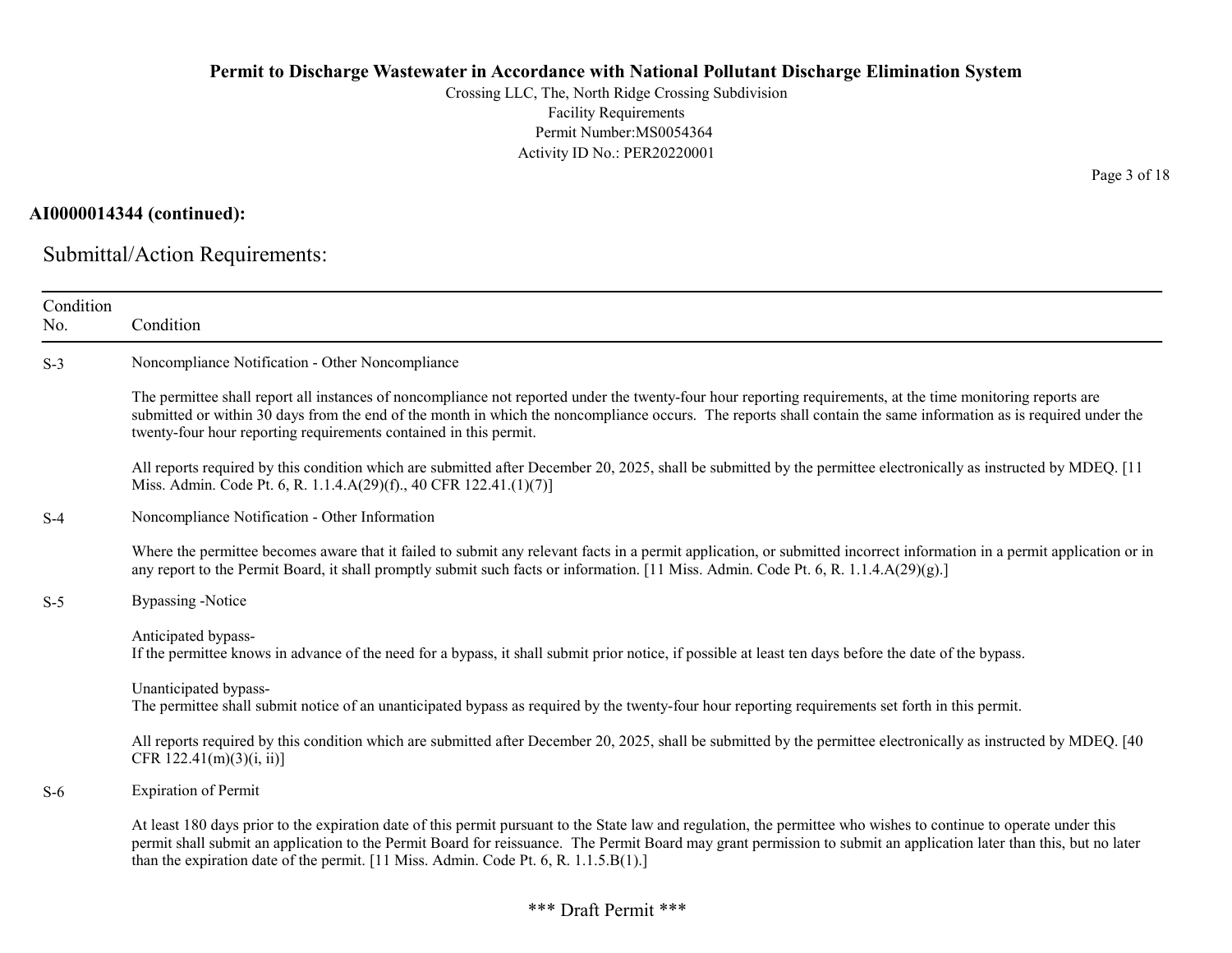Crossing LLC, The, North Ridge Crossing Subdivision Facility Requirements Permit Number:MS0054364 Activity ID No.: PER20220001

#### AI0000014344 (continued):

Narrative Requirements: Definitions:

| Condition<br>No. | Condition                                                                                                                                                                                                                                                                                                                                                                                                                                                                                                                                                                                   |
|------------------|---------------------------------------------------------------------------------------------------------------------------------------------------------------------------------------------------------------------------------------------------------------------------------------------------------------------------------------------------------------------------------------------------------------------------------------------------------------------------------------------------------------------------------------------------------------------------------------------|
| $T-1$            | Definitions: General                                                                                                                                                                                                                                                                                                                                                                                                                                                                                                                                                                        |
|                  | The permittee shall refer to 11 Miss. Admin. Code Pt. 6, R. 1.1.1.A for definitions of any permit term not specified in this permit. [11 Miss. Admin. Code Pt. 6, R.<br>1.1.1.A.]                                                                                                                                                                                                                                                                                                                                                                                                           |
| $T-2$            | Definitions: Monthly Average                                                                                                                                                                                                                                                                                                                                                                                                                                                                                                                                                                |
|                  | "Monthly Average" means the average of "daily discharges" over a calendar month, calculated as the sum of all "daily discharges" measured during a calendar<br>month divided by the number of "daily discharges" measured during the month. The monthly average for E coli bacteria is the geometric mean of "daily discharges"<br>measured during the calendar month. In computing the geometric mean for E coli bacteria, the value one (1) shall be substituted for sample results of zero. [11]<br>Miss. Admin. Code Pt. 6, R. 1.1.1.A(44).]                                            |
| $T-3$            | Definitions: Daily Discharge                                                                                                                                                                                                                                                                                                                                                                                                                                                                                                                                                                |
|                  | "Daily discharge" means the "discharge of a pollutant" measured during a calendar day or any 24-hour period that reasonably represents the calendar day for<br>purposes of sampling. For pollutants with limitations expressed in units of mass, the "daily discharge" is calculated as the total mass of the pollutant discharged<br>over the day. For pollutants with limitations expressed in other units of measurements, the "daily average" is calculated as the average measurement of the discharge<br>of the pollutant over the day. [11 Miss. Admin. Code Pt. 6, R. 1.1.1.A(15).] |
| $T-4$            | Definitions: Daily Maximum                                                                                                                                                                                                                                                                                                                                                                                                                                                                                                                                                                  |
|                  | "Daily maximum" means the highest "daily discharge" over a calendar month. [11 Miss. Admin. Code Pt. 6, R. 1.1.1.A(16).]                                                                                                                                                                                                                                                                                                                                                                                                                                                                    |
| $T-5$            | <b>Definitions: Toxic Pollutants</b>                                                                                                                                                                                                                                                                                                                                                                                                                                                                                                                                                        |
|                  | "Toxic pollutants" means any pollutant listed as toxic under Section $307(a)(1)$ or, in the case of "sludge use or disposal practices", any pollutant identified in<br>regulations implementing Section 405(d) of the Clean Water Act. [11 Miss. Admin. Code Pt. 6, R. 1.1.1.A(71).]                                                                                                                                                                                                                                                                                                        |
| T-6              | Definitions: Hazardous Substances                                                                                                                                                                                                                                                                                                                                                                                                                                                                                                                                                           |
|                  | "Hazardous substances" are defined in 40 CFR 116.4. [40 CFR 116.4]                                                                                                                                                                                                                                                                                                                                                                                                                                                                                                                          |

Page 4 of 18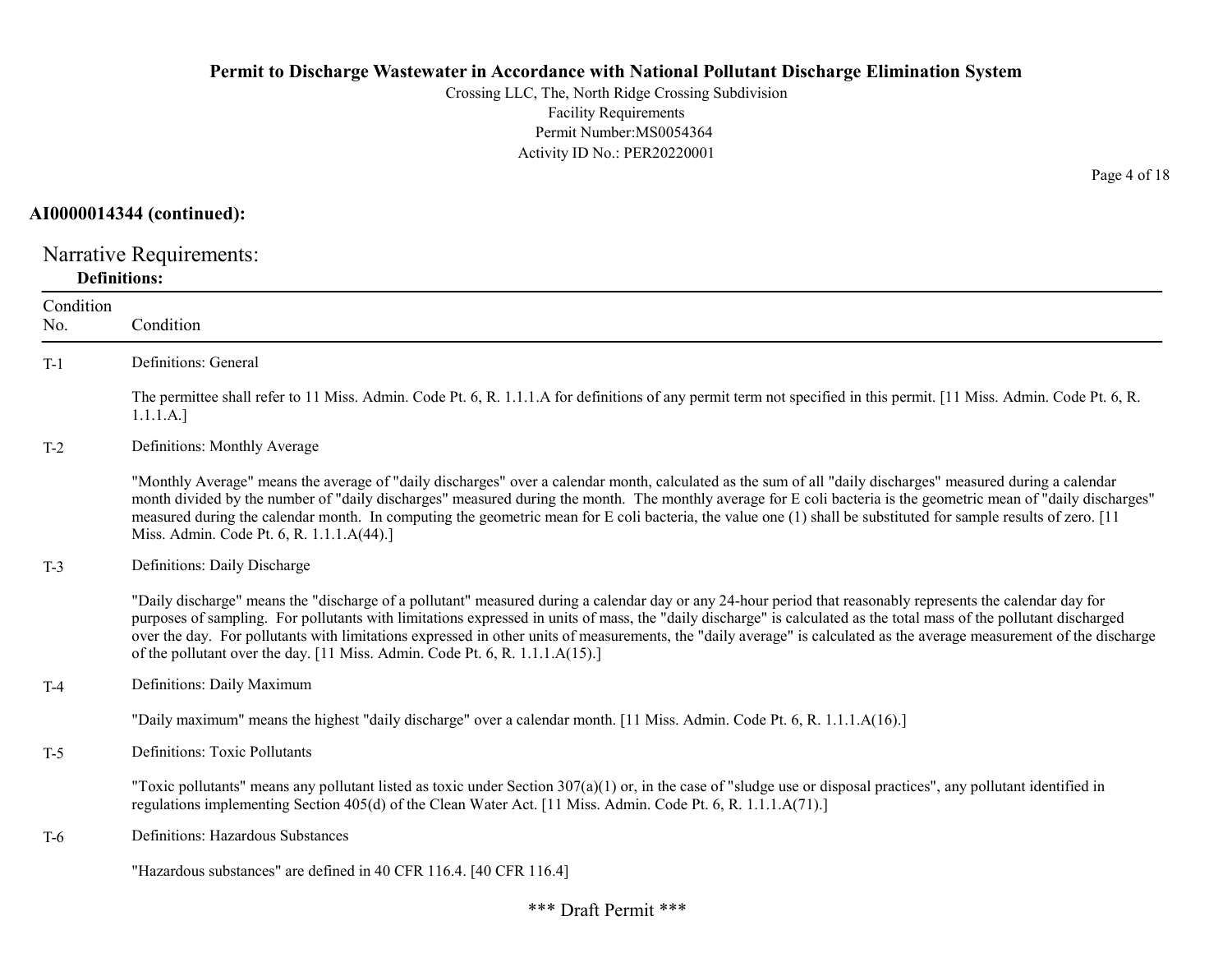Crossing LLC, The, North Ridge Crossing Subdivision Facility Requirements Permit Number:MS0054364 Activity ID No.: PER20220001

#### AI0000014344 (continued):

Narrative Requirements: Definitions:

| Condition<br>No. | Condition                                                                                                                                                                                                                                                                                                                                                                                                                                                                                                                                                                                                                                                    |
|------------------|--------------------------------------------------------------------------------------------------------------------------------------------------------------------------------------------------------------------------------------------------------------------------------------------------------------------------------------------------------------------------------------------------------------------------------------------------------------------------------------------------------------------------------------------------------------------------------------------------------------------------------------------------------------|
| $T-7$            | Definitions: Weekly Average                                                                                                                                                                                                                                                                                                                                                                                                                                                                                                                                                                                                                                  |
|                  | "Weekly average" means the average of "daily discharges" over a calendar week, calculated as the sum of all "daily discharges" measured during a calendar week<br>divided by the number of "daily discharges" measured during that week. The weekly average for E coli bacteria is the geometric mean of all "daily discharges"<br>measured in a calendar week. In computing the geometric mean for E coli bacteria, one (1) shall be substituted for sample results of zero. For self-monitoring<br>purposes, the value to be reported is the single highest weekly average computed during a calendar month. [11 Miss. Admin. Code Pt. 6, R. 1.1.1.A(86).] |
| $T-8$            | Definitions: Quarterly Average                                                                                                                                                                                                                                                                                                                                                                                                                                                                                                                                                                                                                               |
|                  | "Quarterly Average" means the average of "daily discharges" over a three month period, calculated as the sum of all "daily discharges" measured during the quarter<br>divided by the number of "daily discharges" measured during the quarter. The quarterly average for E coli bacteria is the geometric mean of "daily discharges"<br>measured during the quarter. In computing the geometric mean for E coli bacteria, the value one (1) shall be substituted for sample results of zero. [11 Miss.<br>Admin. Code Pt. 6, R. 1.1.1.A(61).]                                                                                                                |
| $T-9$            | Definitions: Quarterly Maximum                                                                                                                                                                                                                                                                                                                                                                                                                                                                                                                                                                                                                               |
|                  | "Quarterly Maximum" means the highest "daily discharge" measured over a three-month period. [11 Miss. Admin. Code Pt. 6, R.1.1.1.A(62).]                                                                                                                                                                                                                                                                                                                                                                                                                                                                                                                     |
| $T-10$           | Definitions: Maximum Monthly Average                                                                                                                                                                                                                                                                                                                                                                                                                                                                                                                                                                                                                         |
|                  | Maximum Monthly Average means the highest "monthly average" over a monitoring period. [40 CFR 122]                                                                                                                                                                                                                                                                                                                                                                                                                                                                                                                                                           |
| $T-11$           | Definitions: Yearly Average                                                                                                                                                                                                                                                                                                                                                                                                                                                                                                                                                                                                                                  |
|                  | "Yearly Average" means the average of "daily discharges" over a calendar year, calculated as the sum of all "daily discharges" measured during the calendar year<br>divided by the number of "daily discharges" measured during the calendar year. The yearly average for E coli bacteria is the geometric mean of "daily discharges"<br>during the calendar year. In computing the geometric mean for E coli bacteria, the value one (1) shall be substituted for sample results of zero. [11 Miss. Admin.<br>Code Pt. 6, R.1.1.1.A(87).]                                                                                                                   |

Page 5 of 18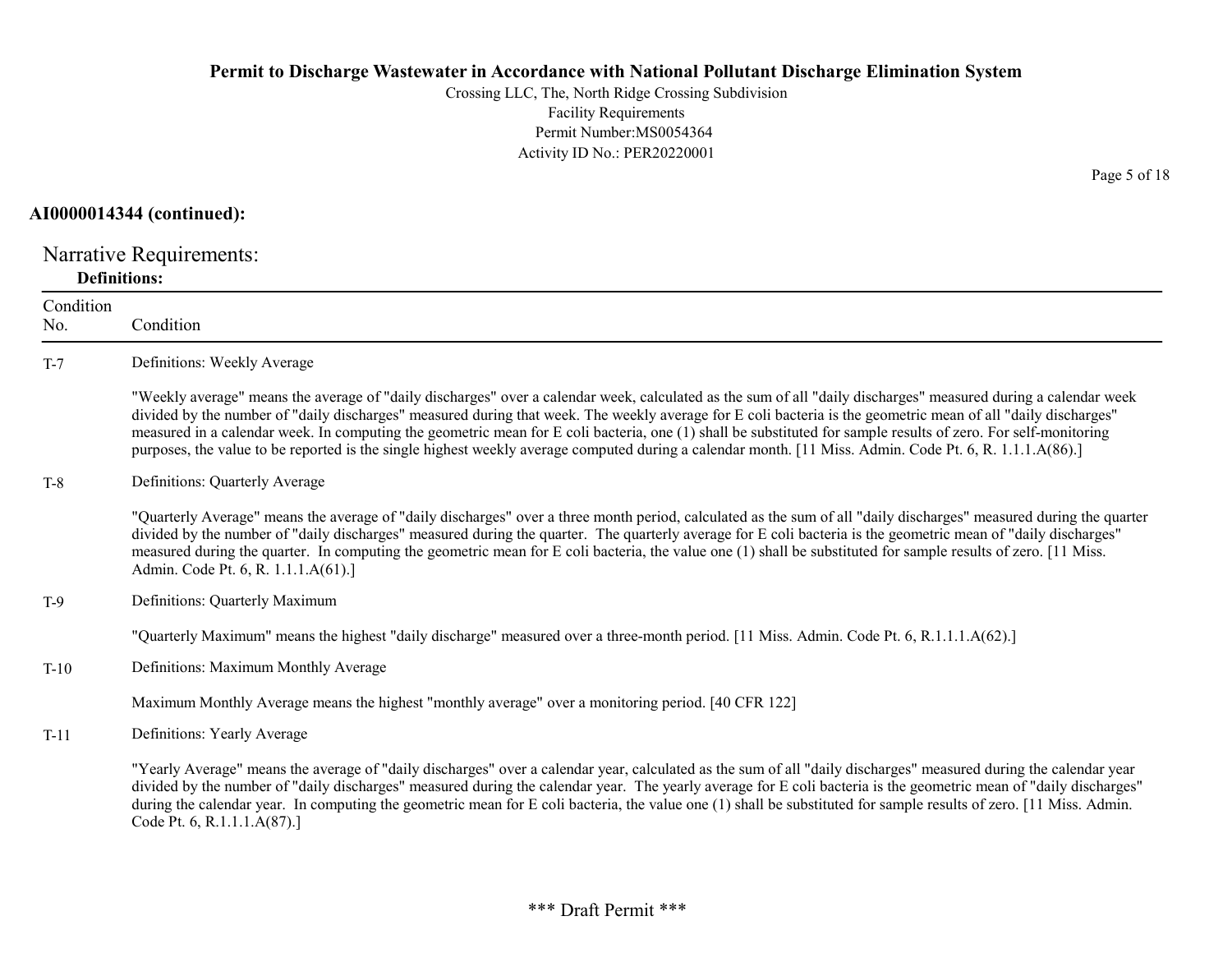Crossing LLC, The, North Ridge Crossing Subdivision Facility Requirements Permit Number:MS0054364 Activity ID No.: PER20220001

#### AI0000014344 (continued):

Narrative Requirements: Definitions:

| Condition<br>No. | Condition                                                                                                                                                                                                                                                                                                                                                                                                                                                                                                                                                                                                                                                                                                                                                                                                                                                                                                                                                                                                                                                                                                                                                                                            |
|------------------|------------------------------------------------------------------------------------------------------------------------------------------------------------------------------------------------------------------------------------------------------------------------------------------------------------------------------------------------------------------------------------------------------------------------------------------------------------------------------------------------------------------------------------------------------------------------------------------------------------------------------------------------------------------------------------------------------------------------------------------------------------------------------------------------------------------------------------------------------------------------------------------------------------------------------------------------------------------------------------------------------------------------------------------------------------------------------------------------------------------------------------------------------------------------------------------------------|
| $T-12$           | Definitions: Yearly Maximum                                                                                                                                                                                                                                                                                                                                                                                                                                                                                                                                                                                                                                                                                                                                                                                                                                                                                                                                                                                                                                                                                                                                                                          |
|                  | "Yearly Maximum" means the highest "daily discharge" measured over a calendar year. [11 Miss. Admin. Code Pt. 6, R. 1.1.1.A(88).]                                                                                                                                                                                                                                                                                                                                                                                                                                                                                                                                                                                                                                                                                                                                                                                                                                                                                                                                                                                                                                                                    |
| $T-13$           | Definitions: "Submitted" means the document is postmarked on or before the applicable deadline, except as otherwise specified. [11 Miss. Admin. Code Pt. 6,<br>R. 1.1.1. $A(67)$ .]                                                                                                                                                                                                                                                                                                                                                                                                                                                                                                                                                                                                                                                                                                                                                                                                                                                                                                                                                                                                                  |
| Condition<br>No. | Condition                                                                                                                                                                                                                                                                                                                                                                                                                                                                                                                                                                                                                                                                                                                                                                                                                                                                                                                                                                                                                                                                                                                                                                                            |
| $T-14$           | "The permittee shall achieve compliance with the effluent limitations specified for discharge in accordance with the following schedule: Effluent limits have been<br>developed such that the waste treatment system should protect water quality. However, this permit is subject to modifications if future evidence, monitoring results,<br>or nuisance conditions indicate that a higher degree of treatment is required to maintain water quality. The discharge from this facility shall cease and connection<br>made to a regional sewer system when the sewer system is available in the area. At that time the discharge from the system shall be terminated. In accordance with<br>the Municipal and Domestic Water and Wastewater System Operator's Certification Act of 1986, this treatment facility must be operated by persons who are<br>certified as qualified to operate the facility. The Office of Pollution Control must concur with plans and specifications for the installation or modification of the<br>wastewater treatment facility and sewer collection system, if applicable, prior to the commencement of construction. [11 Miss. Admin. Code Pt. 6, R. 1.1.4.A(9).]" |
| $T-15$           | Within 14 days after either an interim or final date of compliance specified by this permit, the permittee shall provide the Permit Board with written notice of his<br>compliance or noncompliance with the requirements or conditions specified to be completed by that date. [11 Miss. Admin. Code Pt. 6, R. 1.1.4.A(10).]                                                                                                                                                                                                                                                                                                                                                                                                                                                                                                                                                                                                                                                                                                                                                                                                                                                                        |
| $T-16$           | Representative Sampling                                                                                                                                                                                                                                                                                                                                                                                                                                                                                                                                                                                                                                                                                                                                                                                                                                                                                                                                                                                                                                                                                                                                                                              |
|                  | Samples and measurements taken as required herein shall be representative of the volume and nature of the monitored wastewater. [11 Miss. Admin. Code Pt. 6, R.<br>1.1.4.A(28)(e).                                                                                                                                                                                                                                                                                                                                                                                                                                                                                                                                                                                                                                                                                                                                                                                                                                                                                                                                                                                                                   |

Page 6 of 18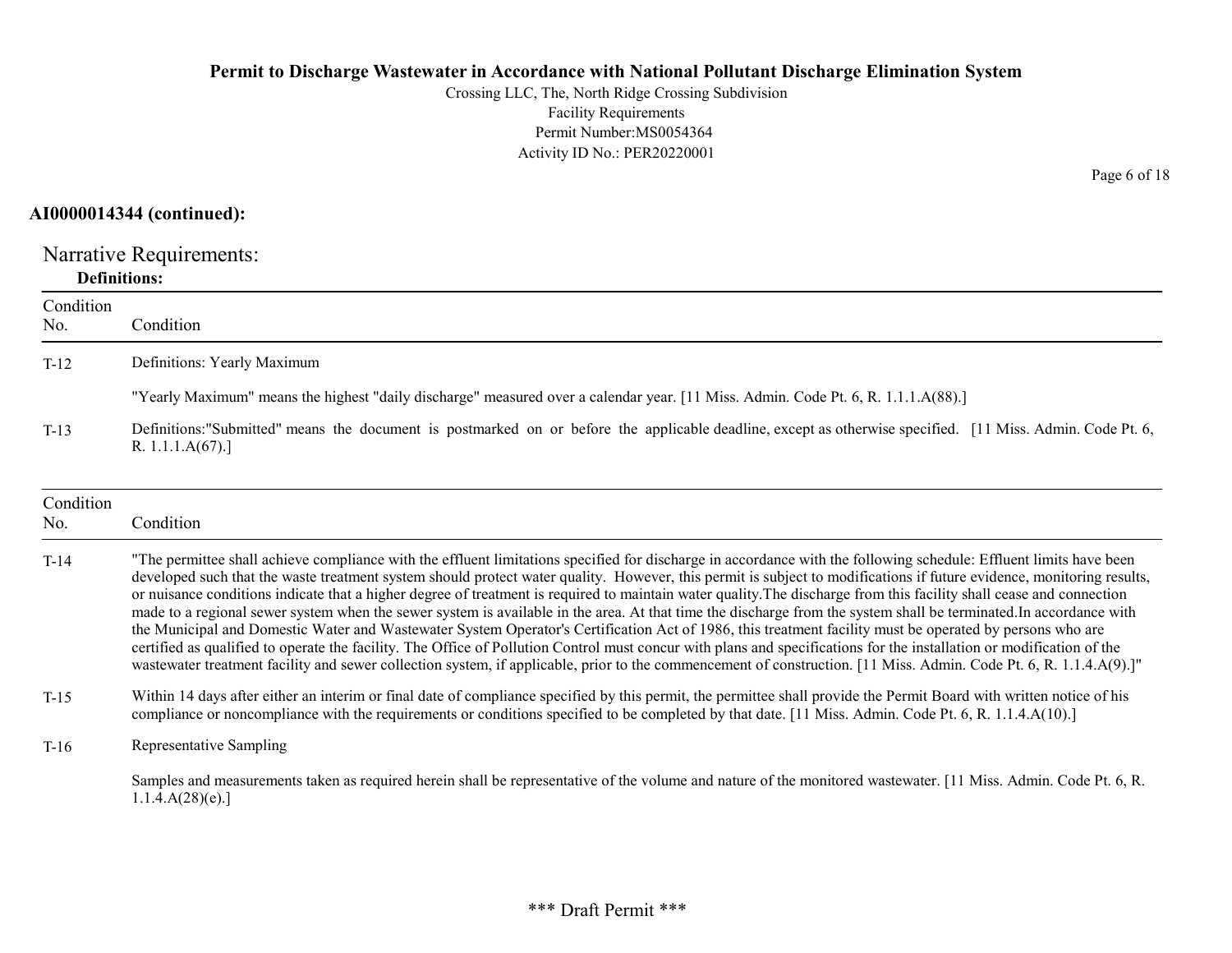Crossing LLC, The, North Ridge Crossing Subdivision Facility Requirements Permit Number:MS0054364 Activity ID No.: PER20220001

AI0000014344 (continued):

Narrative Requirements:

| Condition<br>No. | Condition                                                                                                                                                                                                                                                                                                                                                                                                                                                                                                                                                                                                                                                                                                                                                                                                                                                                                                                                                                      |
|------------------|--------------------------------------------------------------------------------------------------------------------------------------------------------------------------------------------------------------------------------------------------------------------------------------------------------------------------------------------------------------------------------------------------------------------------------------------------------------------------------------------------------------------------------------------------------------------------------------------------------------------------------------------------------------------------------------------------------------------------------------------------------------------------------------------------------------------------------------------------------------------------------------------------------------------------------------------------------------------------------|
| $T-17$           | Reporting                                                                                                                                                                                                                                                                                                                                                                                                                                                                                                                                                                                                                                                                                                                                                                                                                                                                                                                                                                      |
|                  | If the results for a given sample analysis are such that any parameter (other than E coli) is not detected at or above the minimum level for the test method used, a<br>value of zero will be used for that sample in calculating an arithmetic mean value for the parameter. If the resulting calculated arithmetic mean value for that<br>reporting period is zero, the permittee shall report "NODI = B" on the DMR. For E coli, a value of 1.0 shall be used in calculating the geometric mean. If the<br>resulting E coli mean value is 1.0, the permittee shall report "NODI = B" on the DMR. For each quantitative sample value that is not detectable, the test method<br>used and the minimum level for that method for that parameter shall be attached to and submitted with the DMR. The permittee shall then be considered in<br>compliance with the appropriate effluent limitation and/or reporting requirement. [11 Miss. Admin. Code Pt. 6, Ch. 1, Subch. 2.] |
| $T-18$           | Reporting                                                                                                                                                                                                                                                                                                                                                                                                                                                                                                                                                                                                                                                                                                                                                                                                                                                                                                                                                                      |
|                  | If the permittee monitors any pollutant as prescribed in the permit more frequently than required by the permit using test procedures approved under 40 CFR Part<br>136 or, in the case of sludge use or disposal, approved under 40 CFR Part 136 unless otherwise specified in 40 CFR Part 503, or as specified in the permit, the<br>results of this monitoring shall be included in the calculation and reporting of the data submitted in the DMR or sludge reporting form specified by the Permit<br>Board. [11 Miss. Admin. Code Pt. 6, R. 1.1.4.A(15)(c)(2).]                                                                                                                                                                                                                                                                                                                                                                                                           |
| $T-19$           | Reporting                                                                                                                                                                                                                                                                                                                                                                                                                                                                                                                                                                                                                                                                                                                                                                                                                                                                                                                                                                      |
|                  | Calculations for all limitations which require averaging of measurements shall utilize an arithmetic mean unless otherwise specified by the Permit Board in the<br>permit. [11 Miss. Admin. Code Pt. 6, R. 1.1.4.A(15)(c)(3).]                                                                                                                                                                                                                                                                                                                                                                                                                                                                                                                                                                                                                                                                                                                                                 |
| $T-20$           | <b>Test Procedures</b>                                                                                                                                                                                                                                                                                                                                                                                                                                                                                                                                                                                                                                                                                                                                                                                                                                                                                                                                                         |
|                  | Test procedures for the analysis of pollutants shall include those set forth in 40 CFR 136 or alternative procedures approved and/or promulgated by EPA. [11 Miss.]<br>Admin. Code Pt. 6, R. 1.1.4.A(30).]                                                                                                                                                                                                                                                                                                                                                                                                                                                                                                                                                                                                                                                                                                                                                                     |
| $T-21$           | Records Retention                                                                                                                                                                                                                                                                                                                                                                                                                                                                                                                                                                                                                                                                                                                                                                                                                                                                                                                                                              |
|                  | All records and results of monitoring activities required by this permit, including calibration and maintenance records, shall be retained by the permittee for a<br>minimum of three (3) years, unless otherwise required or extended by the Permit Board, copies of which shall be furnished to the Department upon request. [11]<br>Miss. Admin. Code Pt. 6, R. 1.1.4.A(29)(a).]                                                                                                                                                                                                                                                                                                                                                                                                                                                                                                                                                                                            |

Page 7 of 18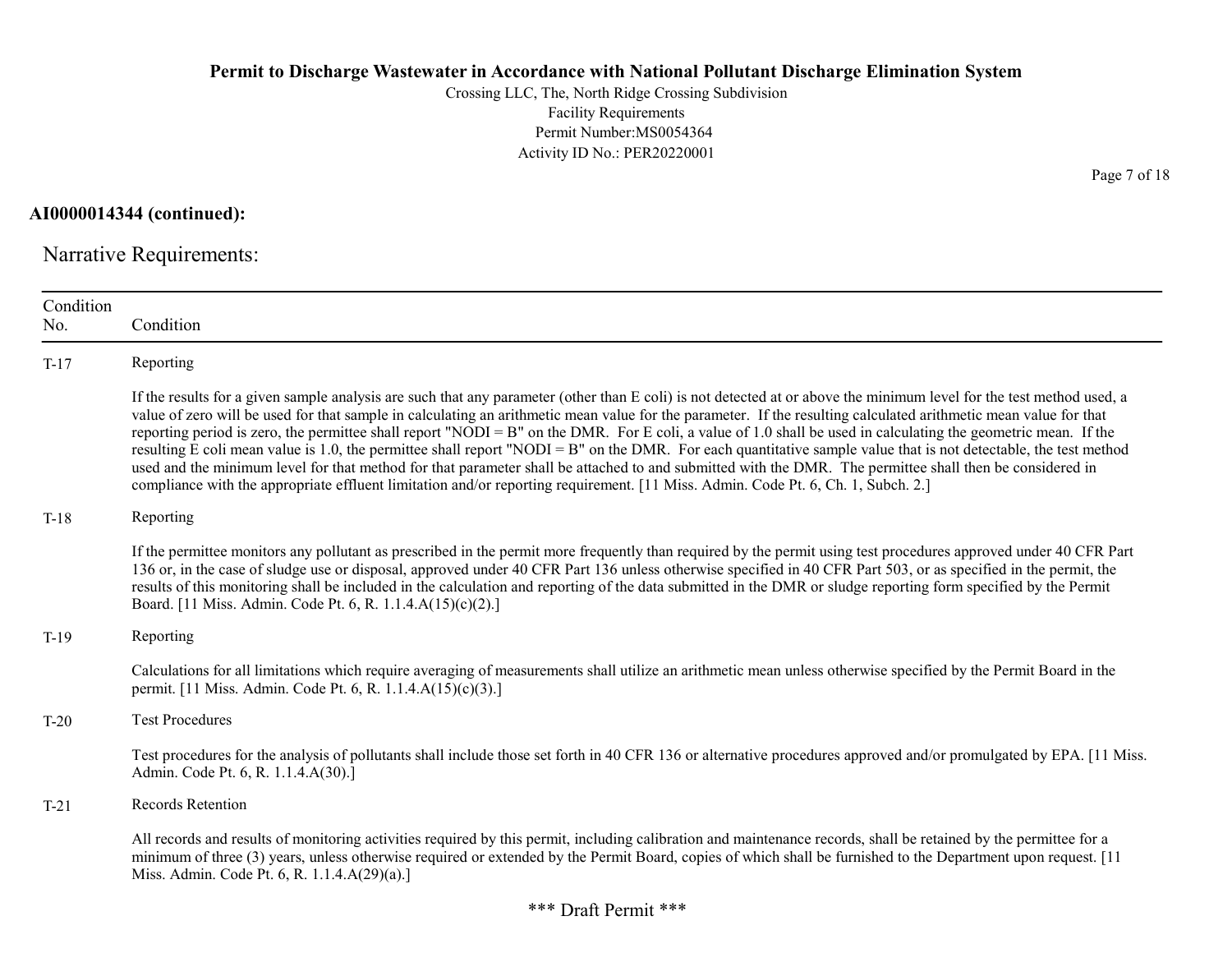Crossing LLC, The, North Ridge Crossing Subdivision Facility Requirements Permit Number:MS0054364 Activity ID No.: PER20220001

AI0000014344 (continued):

Narrative Requirements:

| Condition<br>No. | Condition                                                                                                                                                                                                                                                                                                                                                                                                                                                                                                                                                                                                                                                                                                                                                                                                                                                                                                                |
|------------------|--------------------------------------------------------------------------------------------------------------------------------------------------------------------------------------------------------------------------------------------------------------------------------------------------------------------------------------------------------------------------------------------------------------------------------------------------------------------------------------------------------------------------------------------------------------------------------------------------------------------------------------------------------------------------------------------------------------------------------------------------------------------------------------------------------------------------------------------------------------------------------------------------------------------------|
| $T-22$           | <b>Falsifying Reports</b>                                                                                                                                                                                                                                                                                                                                                                                                                                                                                                                                                                                                                                                                                                                                                                                                                                                                                                |
|                  | Any permittee who falsifies, tampers with, or knowingly renders inaccurate any monitoring device or method required by the Permit Board to be maintained as a<br>condition in a permit, or who alters or falsifies the results obtained by such devices or methods and/or any written report required by or in response to a permit<br>condition, shall be deemed to have violated a permit condition and shall be subject to the penalties provided for a violation of a permit condition pursuant to Section<br>49-17-43 of the Code. [11 Miss. Admin. Code Pt. 6, R. 1.1.4.A(29)(d).]                                                                                                                                                                                                                                                                                                                                 |
| $T-23$           | Duty to Comply                                                                                                                                                                                                                                                                                                                                                                                                                                                                                                                                                                                                                                                                                                                                                                                                                                                                                                           |
|                  | The permittee must comply with all conditions of this permit. Any permit noncompliance constitutes a violation of the Clean Water Act and is grounds for<br>enforcement action; for permit termination, revocation and reissuance, or modification; or denial of a permit renewal application. [11 Miss. Admin. Code Pt. 6, R.<br>1.1.4.A(2).                                                                                                                                                                                                                                                                                                                                                                                                                                                                                                                                                                            |
| $T-24$           | Proper Operation, Maintenance and Replacement                                                                                                                                                                                                                                                                                                                                                                                                                                                                                                                                                                                                                                                                                                                                                                                                                                                                            |
|                  | The permittee shall at all times properly operate, maintain, and when necessary, promptly replace all facilities and systems of collection, treatment and control (and<br>related appurtenances) which are installed or used by the permittee to achieve compliance with the conditions of this permit. Proper operation and maintenance<br>includes adequate laboratory controls and appropriate quality assurance procedures. Proper replacement includes maintaining an adequate inventory of replacement<br>equipment and parts for prompt replacement when necessary to maintain continuous collection and treatment of wastewater. This provision requires the operation<br>of back-up or auxiliary facilities or similar systems that are installed by a permittee only when the operation is necessary to achieve compliance with the conditions<br>of the permit. [11 Miss. Admin. Code Pt. 6, R. 1.1.4.A(18).] |
| $T-25$           | Duty to Mitigate                                                                                                                                                                                                                                                                                                                                                                                                                                                                                                                                                                                                                                                                                                                                                                                                                                                                                                         |
|                  | The permittee shall take all reasonable steps to minimize or prevent any discharge or sludge use or disposal in violation of the permit that has a reasonable<br>likelihood of adversely affecting human health or the environment. [11 Miss. Admin. Code Pt. 6, R. 1.1.4.A(19).)]                                                                                                                                                                                                                                                                                                                                                                                                                                                                                                                                                                                                                                       |
| $T-26$           | Bypassing                                                                                                                                                                                                                                                                                                                                                                                                                                                                                                                                                                                                                                                                                                                                                                                                                                                                                                                |
|                  | The permittee shall comply with the terms and conditions regarding bypass found in 40 CFR 122.41(m). [40 CFR 122.41(m)]                                                                                                                                                                                                                                                                                                                                                                                                                                                                                                                                                                                                                                                                                                                                                                                                  |

Page 8 of 18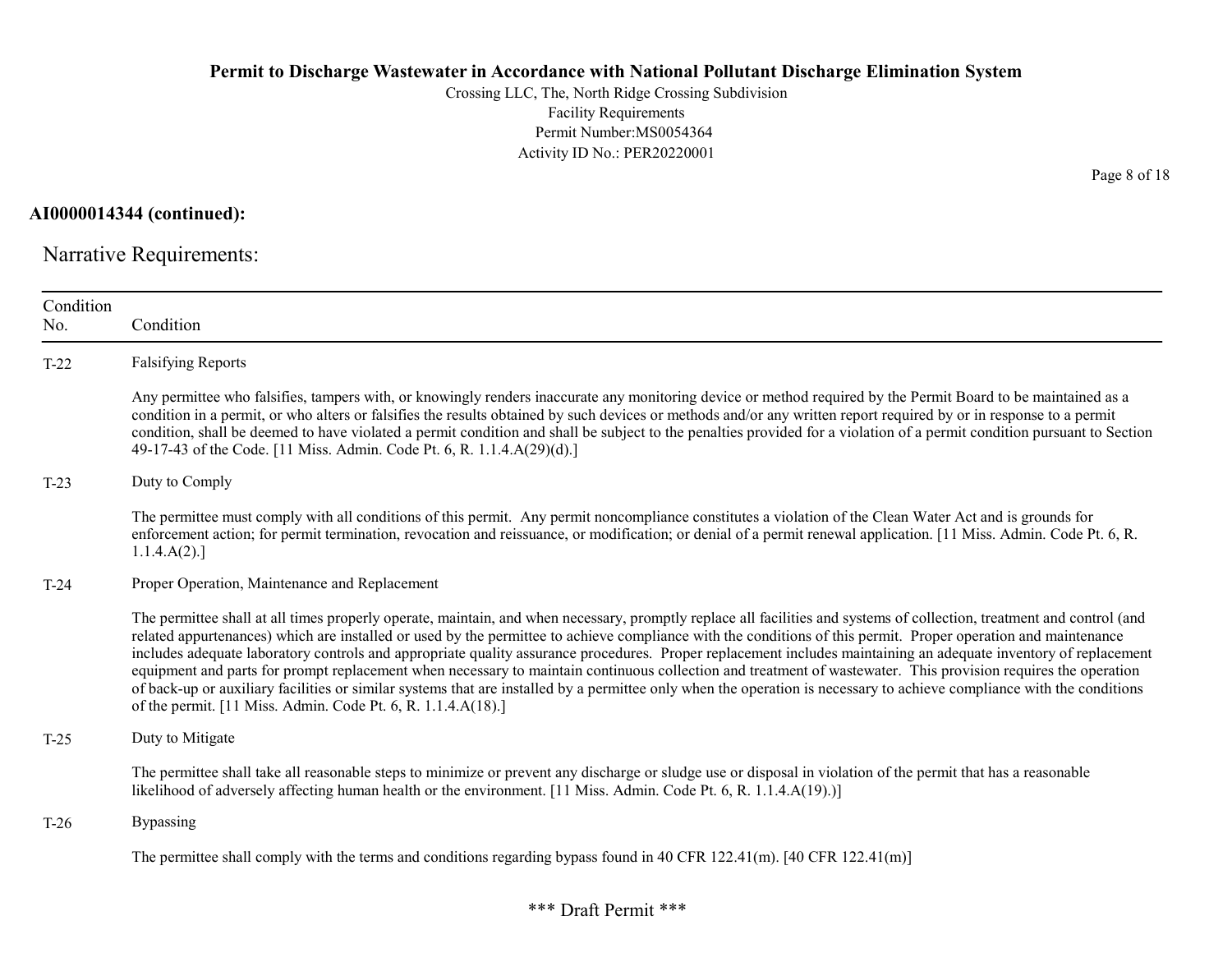Crossing LLC, The, North Ridge Crossing Subdivision Facility Requirements Permit Number:MS0054364 Activity ID No.: PER20220001

AI0000014344 (continued):

Narrative Requirements:

| Condition<br>No. | Condition                                                                                                                                                                                                                                                                                                                                                                                                                                                                                                                                                                                                                                                                                                                                                                                                          |
|------------------|--------------------------------------------------------------------------------------------------------------------------------------------------------------------------------------------------------------------------------------------------------------------------------------------------------------------------------------------------------------------------------------------------------------------------------------------------------------------------------------------------------------------------------------------------------------------------------------------------------------------------------------------------------------------------------------------------------------------------------------------------------------------------------------------------------------------|
| $T-27$           | <b>Bypassing - Definitions</b>                                                                                                                                                                                                                                                                                                                                                                                                                                                                                                                                                                                                                                                                                                                                                                                     |
|                  | "Bypass" means the intentional diversion of waste streams from any portion of a treatment facility.                                                                                                                                                                                                                                                                                                                                                                                                                                                                                                                                                                                                                                                                                                                |
|                  | "Severe property damage" means substantial physical damage to property, damage to the treatment facilities which causes them to become inoperable, or substantial<br>and permanent loss of natural resources which can reasonably be expected to occur in the absence of a bypass. Severe property damage does not mean economic<br>loss caused by delays in production. [40 CFR $122.41(m)$ ]                                                                                                                                                                                                                                                                                                                                                                                                                     |
| $T-28$           | Bypassing - Bypass not exceeding limitations                                                                                                                                                                                                                                                                                                                                                                                                                                                                                                                                                                                                                                                                                                                                                                       |
|                  | The permittee may allow any bypass to occur which does not cause effluent limitations to be exceeded, but only if it also is for essential maintenance to assure<br>efficient operation. These bypasses are not subject to the notice and prohibition provisions of the bypass requirements in this permit. $[40 \text{ CFR } 122.41 \text{ (m)}]$                                                                                                                                                                                                                                                                                                                                                                                                                                                                 |
| $T-29$           | Bypassing-Prohibition of Bypass                                                                                                                                                                                                                                                                                                                                                                                                                                                                                                                                                                                                                                                                                                                                                                                    |
|                  | (1) Bypass is prohibited, and the Commission may take enforcement action against a permittee unless:<br>(i) Bypass was unavoidable to prevent loss of life, personal injury, or sever property damage.<br>(ii) There was no feasible alternatives to the bypass, such as the use of auxiliary treatment facilities, retention of untreated wastes, or maintenance during normal<br>periods of equipment downtime. This condition is not satisfied if adequate back-up equipment should have been installed in the exercise of reasonable engineering<br>judgement to prevent a bypass which occurred during normal periods of equipment downtime or preventative maintenance; and<br>(iii) The permittee submitted notices as required under the Twenty-Four Hour reporting requirements set forth in this permit. |
|                  | (2) The Commission may approve an anticipated bypass, after considering its adverse affects, if the Commission determines that it will meet the three conditions<br>listed above in paragraph (1) of this permit condition. [40 CFR $122.41(m)$ ]                                                                                                                                                                                                                                                                                                                                                                                                                                                                                                                                                                  |
| $T-30$           | Upsets                                                                                                                                                                                                                                                                                                                                                                                                                                                                                                                                                                                                                                                                                                                                                                                                             |
|                  | The permittee shall meet the conditions of 40 CFR 122.41(n) regarding "Upsets" and as in the upset requirements of this permit. [11 Miss. Admin. Code Pt. 6, R.<br>1.1.4.A(27).                                                                                                                                                                                                                                                                                                                                                                                                                                                                                                                                                                                                                                    |

Page 9 of 18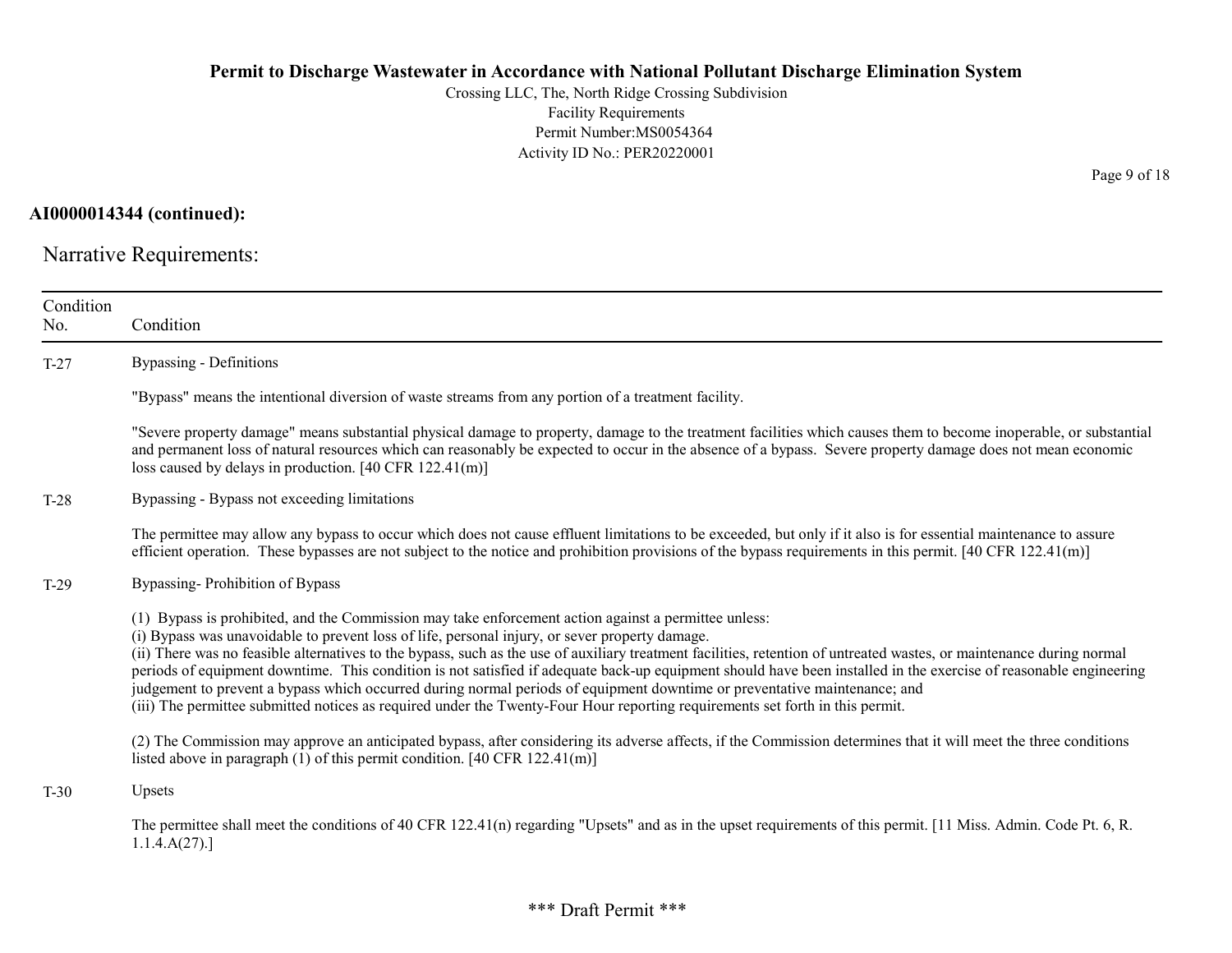Crossing LLC, The, North Ridge Crossing Subdivision Facility Requirements Permit Number:MS0054364 Activity ID No.: PER20220001

AI0000014344 (continued):

Narrative Requirements:

| Condition<br>No. | Condition                                                                                                                                                                                                                                                                                                                                                                                                                                                                                                                |
|------------------|--------------------------------------------------------------------------------------------------------------------------------------------------------------------------------------------------------------------------------------------------------------------------------------------------------------------------------------------------------------------------------------------------------------------------------------------------------------------------------------------------------------------------|
| $T-31$           | <b>Upsets-Definition</b>                                                                                                                                                                                                                                                                                                                                                                                                                                                                                                 |
|                  | "Upset" means an exceptional incident in which there is unintentional and temporary noncompliance with technology based permit effluent limitations because of<br>factors beyond the reasonable control of the permittee. An upset does not include noncompliance to the extent caused by operational error, improperly designed<br>treatment facilities, inadequate treatment facilities, lack of preventive maintenance, or careless or improper operation. [11 Miss. Admin. Code Pt. 6, R. 1.1.4.A(27).]              |
| $T-32$           | Upsets - Effect of an Upset                                                                                                                                                                                                                                                                                                                                                                                                                                                                                              |
|                  | An upset constitutes an affirmative defense to an action brought for noncompliance with such technology based permit effluent limitations if the "conditions"<br>necessary for demonstration of upset" requirements of this permit are met. Any determination made during administrative review of claims that noncompliance was<br>caused by upset, and before an action for noncompliance, shall not constitute final administrative action subject to judicial review. [11 Miss. Admin. Code Pt. 6,<br>R.1.1.4.A(27). |
| $T-33$           | Upsets - Conditions necessary for demonstration of upset                                                                                                                                                                                                                                                                                                                                                                                                                                                                 |
|                  | A permittee who wishes to establish the affirmative defense of upset shall demonstrate, through properly signed contemporaneous operating logs, or other relevant<br>evidence that:                                                                                                                                                                                                                                                                                                                                      |
|                  | $(1)$ An upset occurred and that the permittee can identify the cause(s) of the upset;<br>(2) The permitted facility was at the time being properly operated;<br>(3) The permittee submitted notice of the upset as required in 40 CFR $122.41(L)(6)(ii)(B)(24$ -hour notice of noncompliance); and<br>(4) The permittee complied with any remedial measures required under 40 CFR 122.41(d) (Duty to Mitigate). [11 Miss. Admin. Code Pt. 6, R.1.1.4.A(27).]                                                            |
| $T-34$           | Upsets - Burden of proof                                                                                                                                                                                                                                                                                                                                                                                                                                                                                                 |
|                  | In any enforcement proceeding the permittee seeking to establish the occurrence of an upset has the burden of proof. [11 Miss. Admin. Code Pt. 6, R. 1.1.4.A(27).]                                                                                                                                                                                                                                                                                                                                                       |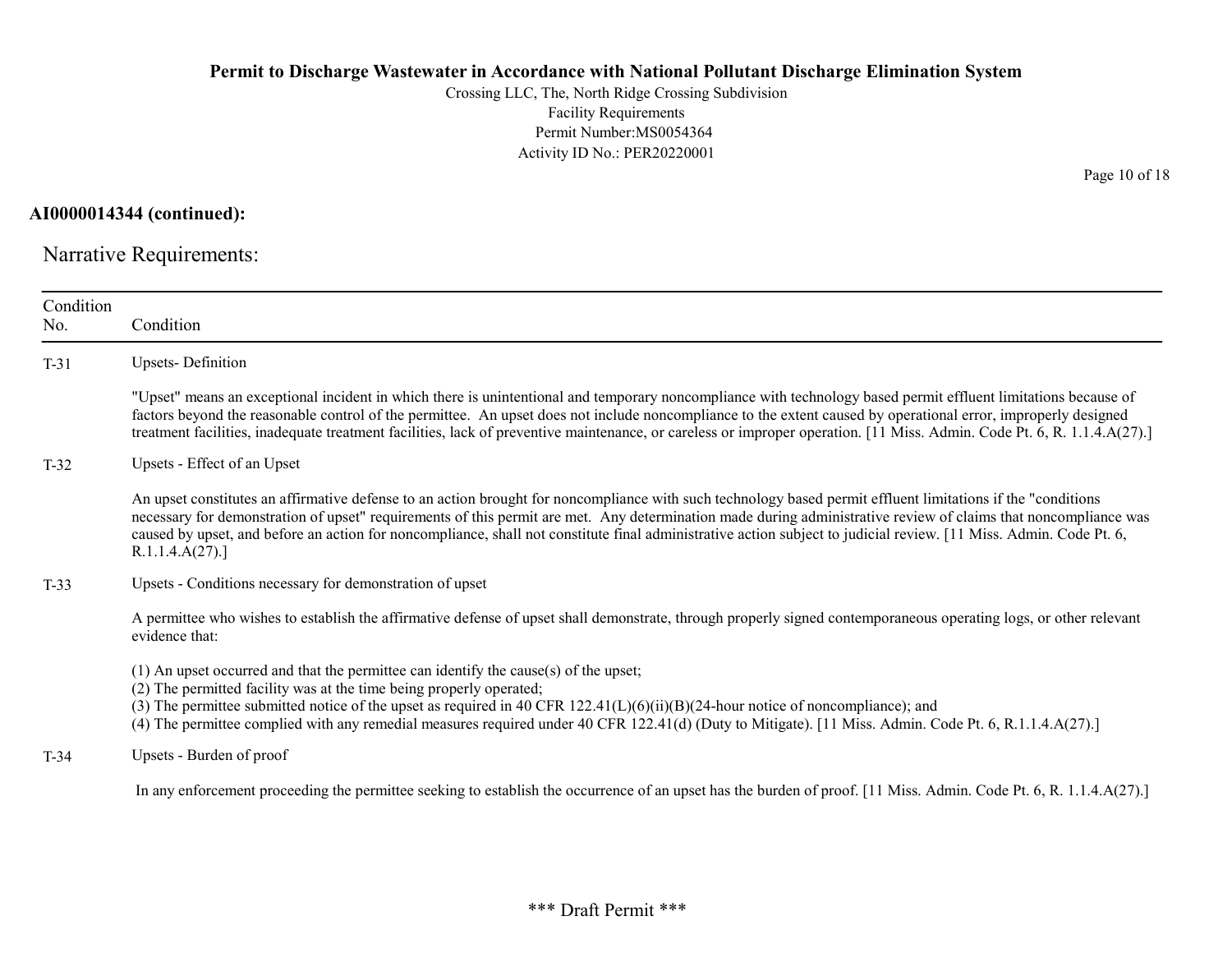Crossing LLC, The, North Ridge Crossing Subdivision Facility Requirements Permit Number:MS0054364 Activity ID No.: PER20220001

AI0000014344 (continued):

Narrative Requirements:

| Condition<br>No. | Condition                                                                                                                                                                                                                                                                                                                                                                                                                                                                                                                                                                                                                                  |
|------------------|--------------------------------------------------------------------------------------------------------------------------------------------------------------------------------------------------------------------------------------------------------------------------------------------------------------------------------------------------------------------------------------------------------------------------------------------------------------------------------------------------------------------------------------------------------------------------------------------------------------------------------------------|
| $T-35$           | <b>Removed Substances</b>                                                                                                                                                                                                                                                                                                                                                                                                                                                                                                                                                                                                                  |
|                  | Solids, sludges, filter backwash, or other residuals removed in the course of treatment or control of wastewater shall be disposed of in a manner such as to prevent<br>such materials from entering State waters and in a manner consistent with the Mississippi Solid Waste Disposal Act, the Federal Resource Conservation and<br>Recovery Act, and the Mississippi Water Pollution Control Act. [11 Miss. Admin. Code Pt. 6, R. 1.1.4.A(21).]                                                                                                                                                                                          |
| $T-36$           | Power Failures                                                                                                                                                                                                                                                                                                                                                                                                                                                                                                                                                                                                                             |
|                  | If electric power is required, in order to maintain compliance with the conditions and prohibitions of the permit, the permittee shall either:                                                                                                                                                                                                                                                                                                                                                                                                                                                                                             |
|                  | (1) Provide an alternative power source to operate the wastewater control facilities; or, if such alternative power source is not in existence, and no date for its<br>implementation appears in the permit,<br>(2) Halt, reduce, or otherwise control production and/or all wastewater flows upon reduction, loss, or failure of the primary source of power to the wastewater<br>control facilities. [11 Miss. Admin. Code Pt. 6, R. 1.1.4.A(22).)]                                                                                                                                                                                      |
| $T-37$           | <b>Inspection and Entry</b>                                                                                                                                                                                                                                                                                                                                                                                                                                                                                                                                                                                                                |
|                  | The permittee shall allow any authorized Commission representative to enter the permittee's premises at any reasonable time, to have access to and copy any<br>applicable records, to inspect process facilities, treatment works, monitoring methods or equipment or to take samples, as authorized by Section 49-17-21 of the<br>Code. In the event of investigation during an emergency response action, a reasonable time shall be any time of the day or night. Follow-up investigations<br>subsequent to the conclusion of the emergency event shall be conducted at reasonable times. [11 Miss. Admin. Code Pt. 6, R. 1.1.4.A(17).] |
| $T-38$           | Transfer of Ownership or Control                                                                                                                                                                                                                                                                                                                                                                                                                                                                                                                                                                                                           |
|                  | This permit is not transferable to any person without proper modification of this permit following procedures found in [11 Miss. Admin. Code Pt. 6, R. 1.1.5.C.]                                                                                                                                                                                                                                                                                                                                                                                                                                                                           |
| $T-39$           | <b>Signatory Requirements</b>                                                                                                                                                                                                                                                                                                                                                                                                                                                                                                                                                                                                              |
|                  | All applications, reports, or information submitted to the Permit Board shall be signed and certified. [11 Miss. Admin. Code Pt. 6, R. 1.1.2.C.]                                                                                                                                                                                                                                                                                                                                                                                                                                                                                           |

Page 11 of 18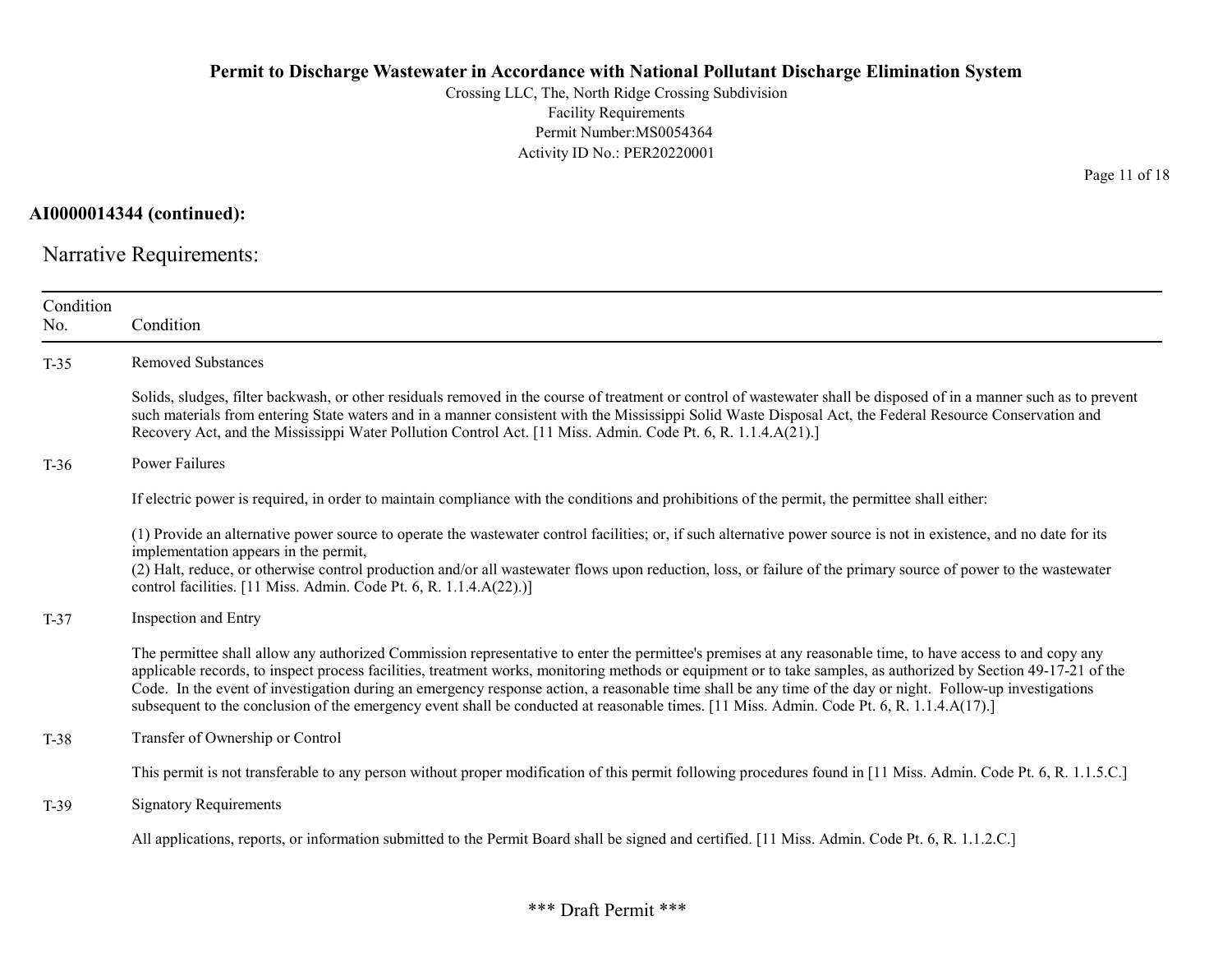Crossing LLC, The, North Ridge Crossing Subdivision Facility Requirements Permit Number:MS0054364 Activity ID No.: PER20220001

AI0000014344 (continued):

Narrative Requirements:

| Condition<br>No. | Condition                                                                                                                                                                                                                                                                                                                                                                                                                                                                                                                                                                                                                                                                                                                                                                                                                                                                                                                                                                                                                                                                                                                                      |
|------------------|------------------------------------------------------------------------------------------------------------------------------------------------------------------------------------------------------------------------------------------------------------------------------------------------------------------------------------------------------------------------------------------------------------------------------------------------------------------------------------------------------------------------------------------------------------------------------------------------------------------------------------------------------------------------------------------------------------------------------------------------------------------------------------------------------------------------------------------------------------------------------------------------------------------------------------------------------------------------------------------------------------------------------------------------------------------------------------------------------------------------------------------------|
| $T-40$           | <b>Signatory Requirements - Application Signatures</b>                                                                                                                                                                                                                                                                                                                                                                                                                                                                                                                                                                                                                                                                                                                                                                                                                                                                                                                                                                                                                                                                                         |
|                  | All permit applications shall be signed as follows:                                                                                                                                                                                                                                                                                                                                                                                                                                                                                                                                                                                                                                                                                                                                                                                                                                                                                                                                                                                                                                                                                            |
|                  | (1) For a corporation: by a responsible corporate officer. For the purpose of this Section, a responsible corporate officer means: (i) a president, secretary, treasurer<br>or vice president of the corporation in charge of a principal business function, or any other person who performs similar policy - or decision-making function for the<br>corporation, or (ii) the manager of one or more manufacturing, production, or operating facilities provided, the manager is authorized to make management<br>decisions which govern the operation of the regulated facility including having the explicit or implicit duty of making major capital investment recommendations,<br>and initiating and directing other comprehensive measures to assure long term environmental compliance with environmental laws and regulations; the manager can<br>ensure that the necessary systems are established or actions taken to gather complete and accurate information for permit application requirements; and where<br>authority to sign documents has been assigned or delegated to the manager in accordance with corporate procedures. |
|                  | (2) For a partnership or sole proprietorship: by a general partner or the proprietor, respectively; or                                                                                                                                                                                                                                                                                                                                                                                                                                                                                                                                                                                                                                                                                                                                                                                                                                                                                                                                                                                                                                         |
|                  | (3) For a municipality, State, Federal, or other public agency: by either a principal executive officer or ranking elected official. [11 Miss. Admin. Code Pt. 6, R.<br>1.1.2.C.]                                                                                                                                                                                                                                                                                                                                                                                                                                                                                                                                                                                                                                                                                                                                                                                                                                                                                                                                                              |
| $T-41$           | Signatory Requirements - Reports and Other Information                                                                                                                                                                                                                                                                                                                                                                                                                                                                                                                                                                                                                                                                                                                                                                                                                                                                                                                                                                                                                                                                                         |
|                  | All reports required by the permit and other information requested by the Permit Board shall be signed by a person described by the application signature<br>requirements in this permit or by a duly authorized representative of that person. A person is a duly authorized representative only if:                                                                                                                                                                                                                                                                                                                                                                                                                                                                                                                                                                                                                                                                                                                                                                                                                                          |
|                  | (1) The authorization is made in writing by a person described by the application signature requirements;<br>(2) The authorization specifies either an individual or a position having responsibility for the overall operation of the regulated facility or activity, such as the<br>position of plant manager, operator of a well or a well field, superintendent, position having overall responsibility for environmental matters for the company. (A<br>duly authorized representative may thus be either a named individual or any individual occupying a named position.); and<br>(3) The written authorization is submitted to the Permit Board. [11 Miss. Admin. Code Pt. 6, R. 1.1.2.C.]                                                                                                                                                                                                                                                                                                                                                                                                                                             |

Page 12 of 18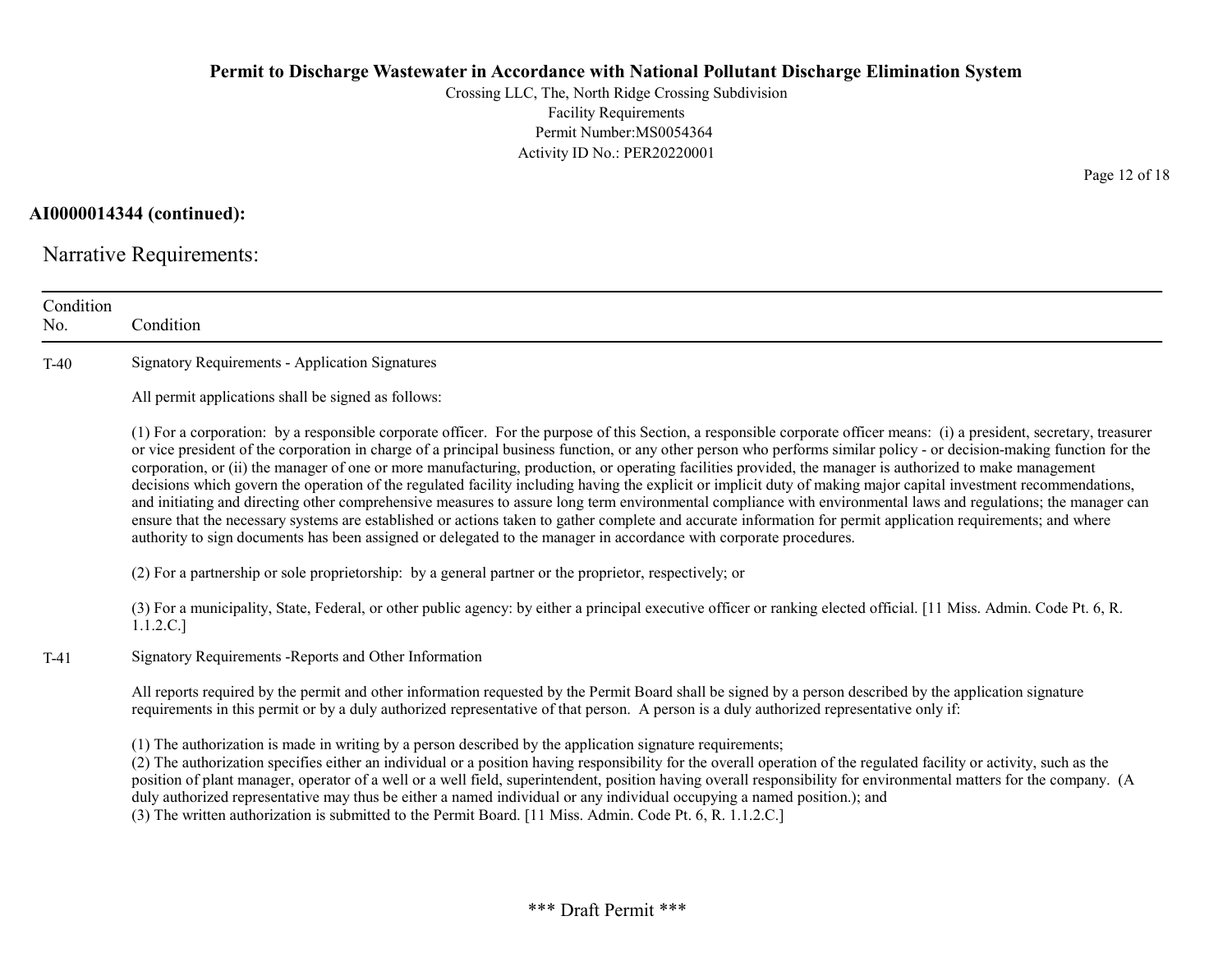Crossing LLC, The, North Ridge Crossing Subdivision Facility Requirements Permit Number:MS0054364 Activity ID No.: PER20220001

# AI0000014344 (continued):

Narrative Requirements:

| Condition<br>No. | Condition                                                                                                                                                                                                                                                                                                                                                                                                                                                                                                                                                                                                                                                                                                                |
|------------------|--------------------------------------------------------------------------------------------------------------------------------------------------------------------------------------------------------------------------------------------------------------------------------------------------------------------------------------------------------------------------------------------------------------------------------------------------------------------------------------------------------------------------------------------------------------------------------------------------------------------------------------------------------------------------------------------------------------------------|
| $T-42$           | Signatory Requirements - Changes to Authorization                                                                                                                                                                                                                                                                                                                                                                                                                                                                                                                                                                                                                                                                        |
|                  | If an authorization under the signatory requirements of this permit is no longer accurate because a different individual or position has responsibility for the overall<br>operation of the facility, a new authorization satisfying the signatory requirements of this permit must be submitted to the Permit Board prior to or together with any<br>reports, information, or applications. [11 Miss. Admin. Code Pt. 6, R. 1.1.2.C.]                                                                                                                                                                                                                                                                                   |
| $T-43$           | <b>Signatory Requirements - Certification</b>                                                                                                                                                                                                                                                                                                                                                                                                                                                                                                                                                                                                                                                                            |
|                  | Any person signing a document under the signatory requirements stated in this permit shall make the following certification:                                                                                                                                                                                                                                                                                                                                                                                                                                                                                                                                                                                             |
|                  | "I certify under penalty of law that this document and all attachments were prepared under the direction or supervision in accordance with a system designed to<br>assure that qualified personnel properly gather and evaluate the information submitted. Based on my inquiry of the person or persons who manage the system, or<br>those persons directly responsible for gathering the information, the information submitted is, to the best of my knowledge and belief, true, accurate, and complete.<br>I am aware that there are significant penalties for submitting false information, including the possibility of fine and imprisonment for knowing violations." [11 Miss.<br>Admin. Code Pt. 6, R. 1.1.2.C.] |
| $T-44$           | Availability of Records<br>Except for information deemed to be confidential under the Mississippi Code Ann. 49-17-39 and 40 CFR 123.41, file information relating to this permit shall be<br>made available for public inspection and copying during normal business hours at the office of the Department of Environmental Quality in Jackson, Mississippi.<br>Written request must be provided in accordance with policies developed by the Commission and must state, specifically, records proposed for review, date proposed<br>for review and copying requirements. [11 Miss. Admin. Code Pt. 6, R. 1.1.3.E.]                                                                                                      |
| $T-45$           | Duty to Provide Information                                                                                                                                                                                                                                                                                                                                                                                                                                                                                                                                                                                                                                                                                              |
|                  | The permittee shall furnish to the Permit Board within a reasonable time any relevant information which the Permit Board may request to determine whether cause<br>exists for modifying, revoking and reissuing, or terminating the permit, or to determine compliance with the permit. The permittee shall also furnish to the Permit<br>Board upon request, copies of records required to be kept by the permit. [11 Miss. Admin. Code Pt. 6, R. 1.1.4.A(16).]                                                                                                                                                                                                                                                         |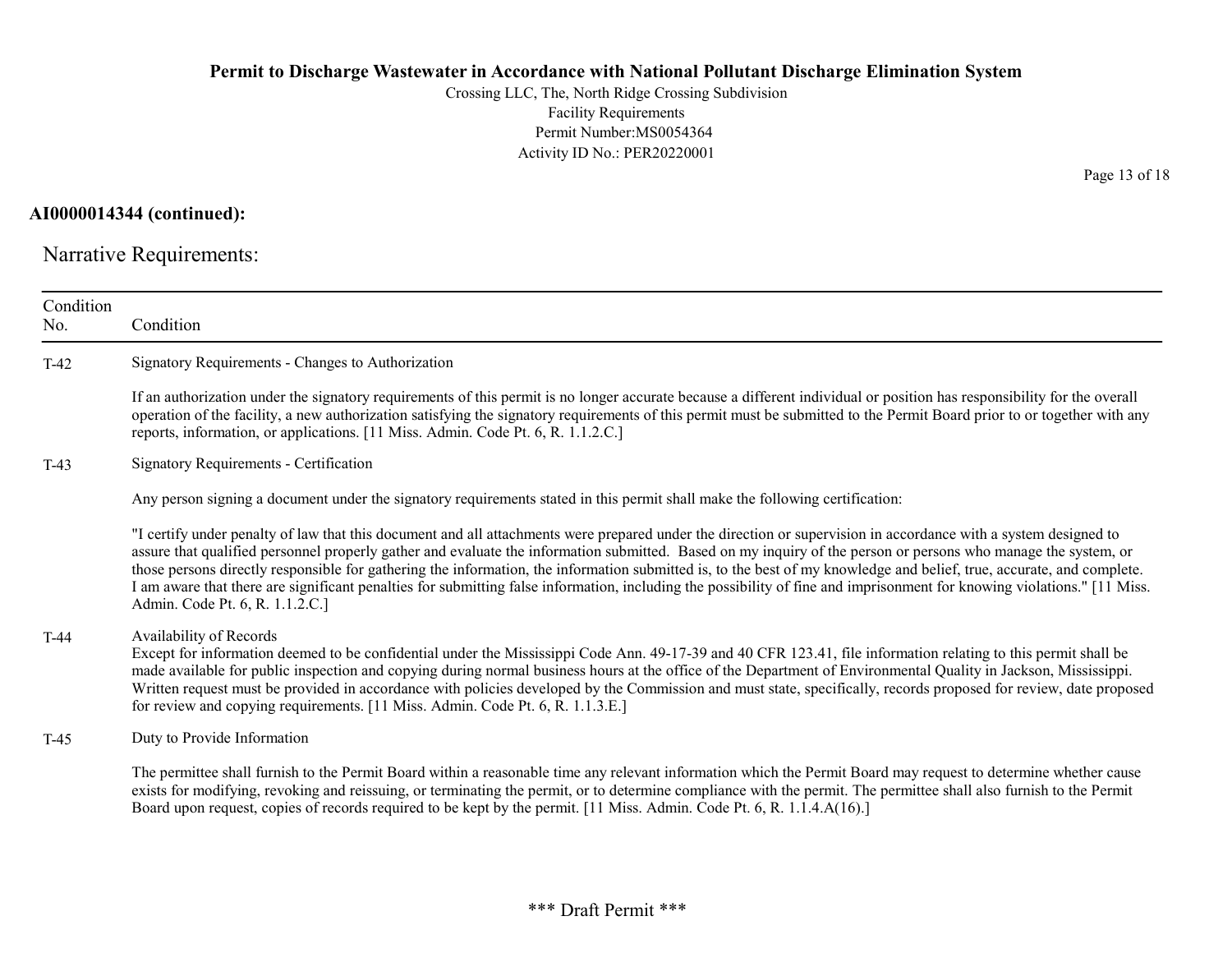Crossing LLC, The, North Ridge Crossing Subdivision Facility Requirements Permit Number:MS0054364 Activity ID No.: PER20220001

AI0000014344 (continued):

Narrative Requirements:

| Condition<br>No. | Condition                                                                                                                                                                                                                                                                                                                                                                                                                                                                                                                                                                                                                                                                            |
|------------------|--------------------------------------------------------------------------------------------------------------------------------------------------------------------------------------------------------------------------------------------------------------------------------------------------------------------------------------------------------------------------------------------------------------------------------------------------------------------------------------------------------------------------------------------------------------------------------------------------------------------------------------------------------------------------------------|
| $T-46$           | <b>Toxic Pollutants</b>                                                                                                                                                                                                                                                                                                                                                                                                                                                                                                                                                                                                                                                              |
|                  | The permittee shall comply with any toxic effluent standard or prohibition (including any schedule of compliance specified in such effluent standard or prohibition)<br>established under Section 307(a) of the Federal Water Pollution Control Act. [11 Miss. Admin. Code Pt. 6, R. 1.1.4.A(26).]                                                                                                                                                                                                                                                                                                                                                                                   |
| $T-47$           | Toxic Pollutants Notification Requirements                                                                                                                                                                                                                                                                                                                                                                                                                                                                                                                                                                                                                                           |
|                  | The permittee shall comply with the applicable provisions of 40 CFR 122.42. [11 Miss. Admin. Code Pt. 6, R. 1.1.4.A(26).]                                                                                                                                                                                                                                                                                                                                                                                                                                                                                                                                                            |
| $T-48$           | Civil and Criminal Liability                                                                                                                                                                                                                                                                                                                                                                                                                                                                                                                                                                                                                                                         |
|                  | (1) Any person who violates a term, condition or schedule of compliance contained within this permit or the Mississippi Water Pollution Control Law is subject to<br>the actions defined by law.<br>(2) Except as provided in permit conditions on "Bypassing" and "Upsets", nothing in this permit shall be construed to relieve the permittee from civil or criminal<br>penalties for noncompliance.<br>(3) It shall not be the defense of the permittee in an enforcement action that it would have been necessary to halt or reduce the permitted activity in order to maintain<br>compliance with the conditions of this permit. [11 Miss. Admin. Code Pt. 6, R. 1.1.4.A(24).)] |
| $T-49$           | Oil and Hazardous Substance Liability                                                                                                                                                                                                                                                                                                                                                                                                                                                                                                                                                                                                                                                |
|                  | Nothing in this permit shall be construed to preclude the institution of any legal action or relieve the permittee from any responsibilities, liabilities, or penalties to<br>which the permittee is or may be subject to under Section 311 of the Federal Water Pollution Control Act and applicable provisions under Mississippi Law<br>pertaining to transportation, storage, treatment, or spillage of oil or hazardous substances. [11 Miss. Admin. Code Pt. 6, R. 1.1.4.A(23).]                                                                                                                                                                                                |
| $T-50$           | Property Rights                                                                                                                                                                                                                                                                                                                                                                                                                                                                                                                                                                                                                                                                      |
|                  | The issuance of this permit does not convey any property rights in either real or personal property, or any exclusive privileges, nor does it authorize any injury to<br>private property or any invasion of personal rights, nor any infringement of Federal, State, or local laws or regulations. [11 Miss. Admin. Code Pt. 6, R. 1.1.5.<br>E.                                                                                                                                                                                                                                                                                                                                     |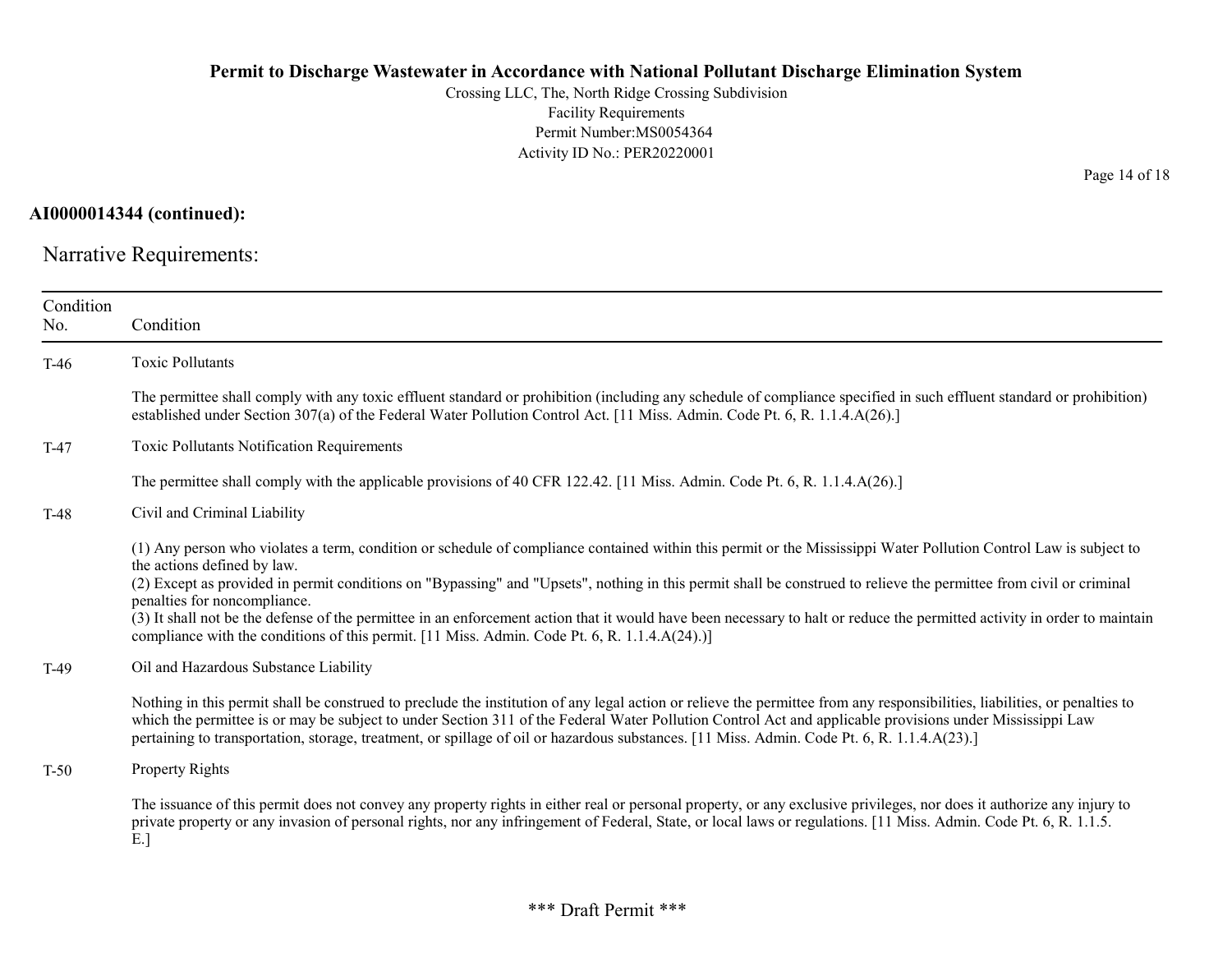Crossing LLC, The, North Ridge Crossing Subdivision Facility Requirements Permit Number:MS0054364 Activity ID No.: PER20220001

AI0000014344 (continued):

Narrative Requirements:

| Condition<br>No. | Condition                                                                                                                                                                                                                                                                                                                                                                                                                                                                                                                                                                                                                                                                                                                                                                                                                                                                                                                                                             |
|------------------|-----------------------------------------------------------------------------------------------------------------------------------------------------------------------------------------------------------------------------------------------------------------------------------------------------------------------------------------------------------------------------------------------------------------------------------------------------------------------------------------------------------------------------------------------------------------------------------------------------------------------------------------------------------------------------------------------------------------------------------------------------------------------------------------------------------------------------------------------------------------------------------------------------------------------------------------------------------------------|
| $T-51$           | Severability                                                                                                                                                                                                                                                                                                                                                                                                                                                                                                                                                                                                                                                                                                                                                                                                                                                                                                                                                          |
|                  | The provisions of this permit are severable. If any provision of this permit, or the application of any provision of this permit to any circumstances, is challenged or<br>held invalid, the validity of the remaining permit provisions and/or portions thereof or their application to other persons or sets of circumstances, shall not be<br>affected thereby. [11 Miss. Admin. Code Pt. 6, R. 1.1.4.A(25).]                                                                                                                                                                                                                                                                                                                                                                                                                                                                                                                                                      |
| $T-52$           | Protection of Confidential Information                                                                                                                                                                                                                                                                                                                                                                                                                                                                                                                                                                                                                                                                                                                                                                                                                                                                                                                                |
|                  | (1) Pursuant to Miss. Code Ann. '49-17-39 and 40 CFR 123.41, the Permit Board shall make available to the public all information contained on any form and all<br>public comments on such information. Effluent data and information concerning air or water quality shall also be made available to the public. Information that is<br>determined by the Commission to be trade secrets shall not be disclosed to the public without prior consent of the source of such information. When a claim of<br>confidentiality is made by a person in accordance with the provisions of Miss. Code Ann. '49-17-39, a recommendation on the questions of confidentiality shall be<br>made by the Commission and forwarded to the Regional Administrator (or his/her designee) of EPA for his concurrence in such determination of confidentiality. [11]<br>Miss. Admin. Code Pt. 6, R. 1.1.3.F.]                                                                            |
| $T-53$           | Protection of Confidential Information-continued                                                                                                                                                                                                                                                                                                                                                                                                                                                                                                                                                                                                                                                                                                                                                                                                                                                                                                                      |
|                  | (2) A copy of a State, UIC, or NPDES permit application, public notice, fact sheet, draft permit and other forms relating thereto, including written public comment<br>and other reports, files and information relating to the application not classified as confidential information by the Commission pursuant to part (1) of this<br>requirement, shall be available for public inspection and copying during normal business hours at the office of the Department in Jackson, Mississippi. [11 Miss.]<br>Admin. Code Pt. 6, R. 1.1.3.F.]                                                                                                                                                                                                                                                                                                                                                                                                                        |
| $T-54$           | Protection of Confidential Information-continued                                                                                                                                                                                                                                                                                                                                                                                                                                                                                                                                                                                                                                                                                                                                                                                                                                                                                                                      |
|                  | (3) Upon determination by the Commission that information submitted by a permit applicant is entitled to protection against disclosure as trade secrets, the<br>information shall be so labeled and otherwise handled as confidential. Copies of the information and a notice of the Commission's action shall be forwarded to the<br>Regional Administrator (or his/her designee). In making its determination of entitlement to protection as a trade secret, the Commission shall follow the procedure<br>set forth in Miss. Code Ann. ' 49-17-39. In the event the Commission denies the claim of confidentiality, the applicant shall have, upon notification thereof, the right<br>to appeal the Commission's determination in the same manner provided for other orders of the Commission. No disclosure, except to EPA, shall be allowed until<br>any appeal from the determination of the Commission is completed. [11 Miss. Admin. Code Pt. 6, R. 1.1.3.F.] |

Page 15 of 18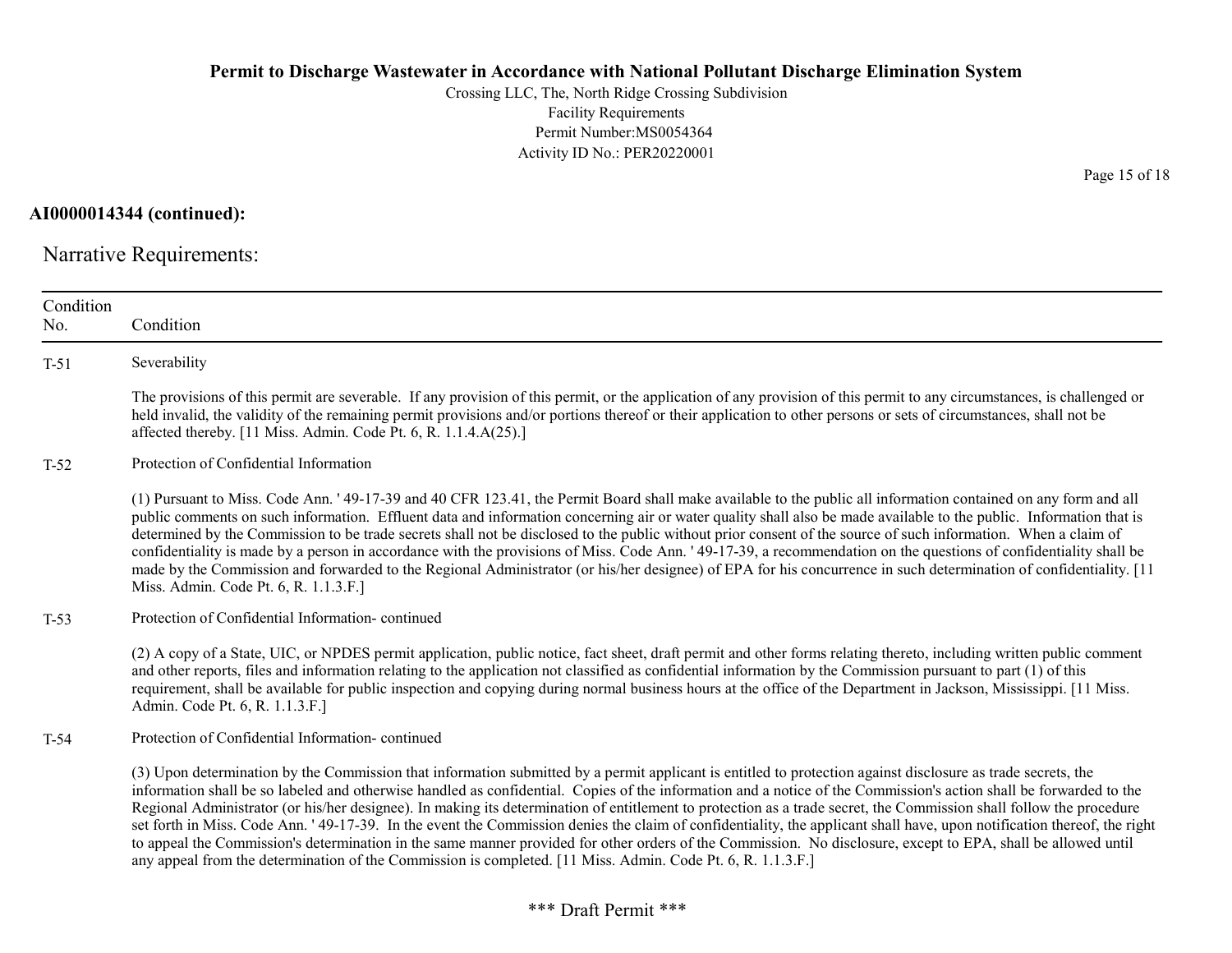Crossing LLC, The, North Ridge Crossing Subdivision Facility Requirements Permit Number:MS0054364 Activity ID No.: PER20220001

### AI0000014344 (continued):

Narrative Requirements:

| Condition<br>No. | Condition                                                                                                                                                                                                                                                                                                                                                                                                                                                                                                                                                                                                                                                                                                                                                                                                                                                                                                                                          |
|------------------|----------------------------------------------------------------------------------------------------------------------------------------------------------------------------------------------------------------------------------------------------------------------------------------------------------------------------------------------------------------------------------------------------------------------------------------------------------------------------------------------------------------------------------------------------------------------------------------------------------------------------------------------------------------------------------------------------------------------------------------------------------------------------------------------------------------------------------------------------------------------------------------------------------------------------------------------------|
| $T-55$           | Spill Prevention and Best Management Plans                                                                                                                                                                                                                                                                                                                                                                                                                                                                                                                                                                                                                                                                                                                                                                                                                                                                                                         |
|                  | Any permittee which has above ground bulk storage capacity, of more than 1320 gallons or any single container with a capacity greater than 660 gallons, of<br>materials and/or liquids (including but not limited to, all raw, finished and/or waste material) with chronic or acute potential for pollution impact on waters of the<br>State and not subject to Mississippi Hazardous Waste Management Regulations or 40 CFR 112 (Oil Pollution Prevention) regulations shall provide secondary<br>containment as found in 40 CFR 112 or equivalent protective measures such as trenches or waterways which would conduct any tank releases to a permitted<br>treatment system or sufficient equalization or treatment capacity needed to prevent chronic/acute pollution impact. [11 Miss. Admin. Code Pt. 6, R. 1.1.4.A(12)(a).]                                                                                                                |
| $T-56$           | Reopener Clause                                                                                                                                                                                                                                                                                                                                                                                                                                                                                                                                                                                                                                                                                                                                                                                                                                                                                                                                    |
|                  | This permit shall be modified, or alternately, revoked and reissued, to comply with any applicable effluent standard, limitation or storm water regulation issued or<br>approved under Section $301(b)(2)(C)$ , and (D), $304(b)(2)$ , $307(a)(2)$ and $402(p)$ of the Federal Water Pollution Control Act if the effluent standard, limitation or<br>regulation so issued or approved:                                                                                                                                                                                                                                                                                                                                                                                                                                                                                                                                                            |
|                  | 1. Contains different conditions or is otherwise more stringent than any effluent limitation in the permit; or<br>2. Controls any pollutant not limited in the permit.<br>3. This permit shall be modified to reflect any additional or otherwise more stringent limitations and additional monitoring as determined to be necessary by the<br>results of a Completed TMDL. [11 Miss. Admin. Code Pt. 6, R. 1.1.4.F(1).]                                                                                                                                                                                                                                                                                                                                                                                                                                                                                                                           |
| $T-57$           | <b>Closure Requirements</b>                                                                                                                                                                                                                                                                                                                                                                                                                                                                                                                                                                                                                                                                                                                                                                                                                                                                                                                        |
|                  | Should the permittee decide to permanently close and abandon the premises upon which it operates, it shall provide a Closure Plan to the Permit Board no later than<br>90 days prior to doing so. This Closure Plan shall address how and when all manufactured products, by-products, raw materials, stored chemicals, and solid and<br>liquid waste and residues will be removed from the premises or permanently disposed of on site such that no potential environmental hazard to the waters of the<br>State will be presented. Closure plan(s) submitted to and approved by Mississippi Department of Environmental Quality for compliance with other environmental<br>regulations will satisfy the closure requirements for those items specifically addressed in the closure plan(s) as long as the closure does not present a potential for<br>environmental hazard to waters of the State. [11 Miss. Admin. Code Pt. 6, R. 1.1.4.A(11).] |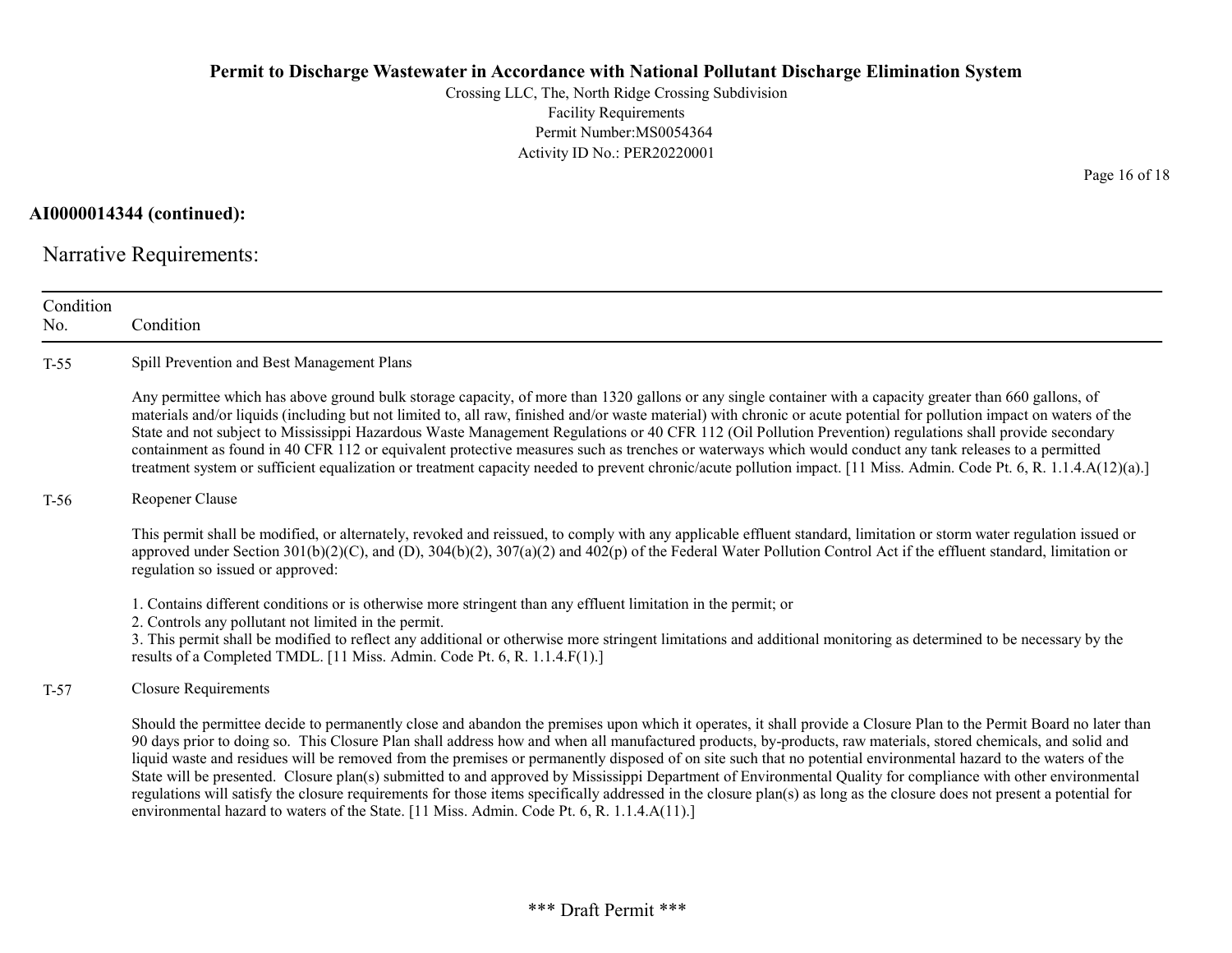Crossing LLC, The, North Ridge Crossing Subdivision Facility Requirements Permit Number:MS0054364 Activity ID No.: PER20220001

AI0000014344 (continued):

Narrative Requirements:

| Condition<br>No. | Condition                                                                                                                                                                                                                                                                                                                                          |
|------------------|----------------------------------------------------------------------------------------------------------------------------------------------------------------------------------------------------------------------------------------------------------------------------------------------------------------------------------------------------|
| T-58             | Permit Actions                                                                                                                                                                                                                                                                                                                                     |
|                  | The permit may be modified, revoked and reissued, or terminated for cause. The filing of a request by the permittee for a permit modification, revocation and<br>reissuance, or termination, or a modification of planned changes or anticipated noncompliance, does not stay any permit condition. [11 Miss. Admin. Code Pt. 6, R.<br>1.1.5.C(5). |

Page 17 of 18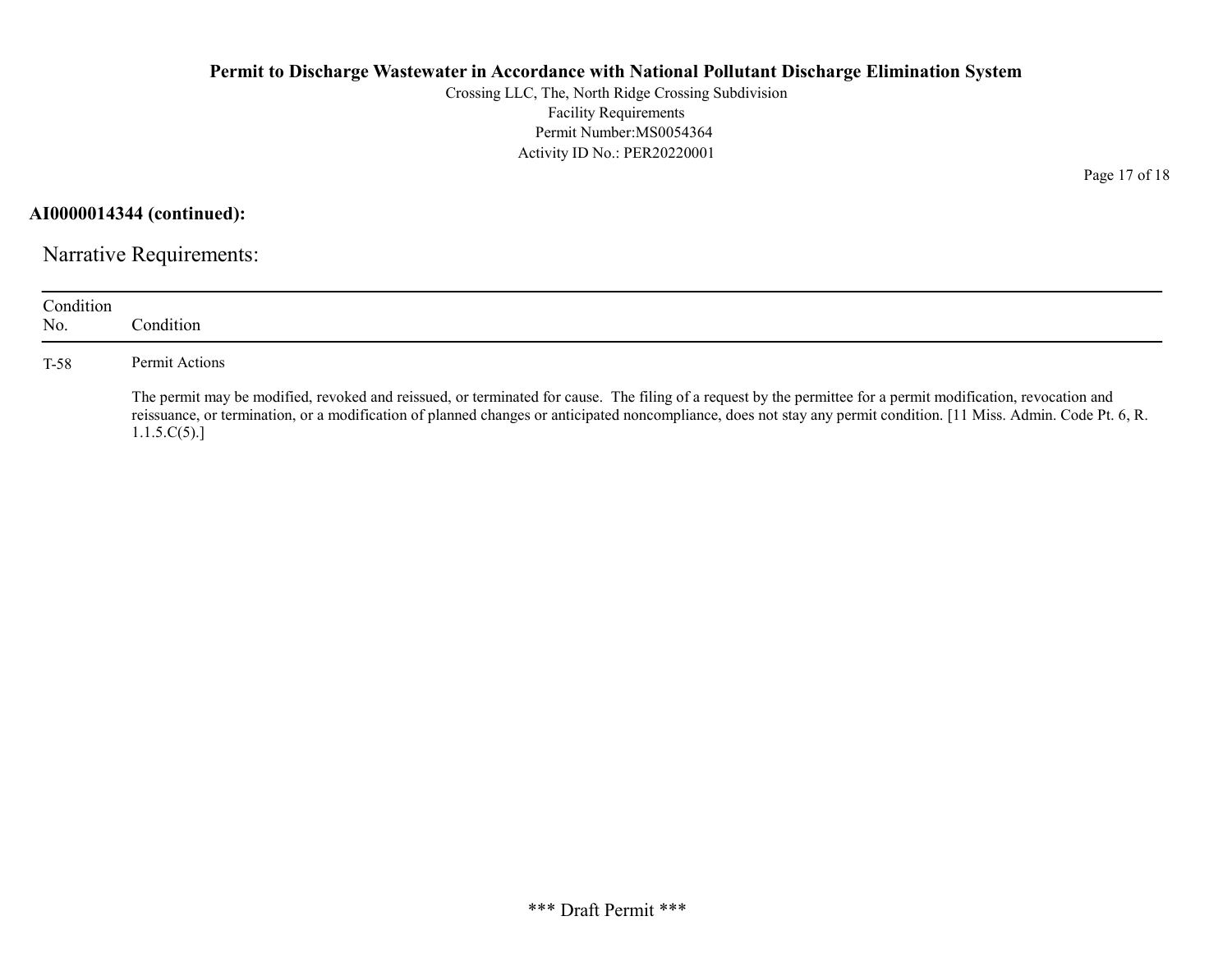Crossing LLC, The, North Ridge Crossing Subdivision Facility Requirements Permit Number:MS0054364 Activity ID No.: PER20220001

RPNT0000000001 (MS0054364-001) Outfall 001 (Domestic Wastewater):

Submittal/Action Requirements:

| Condition<br>No. | `ondition                                                                                                                                                                                          |
|------------------|----------------------------------------------------------------------------------------------------------------------------------------------------------------------------------------------------|
| $S-1$            | The Permittee shall submit analytical results on an annual Discharge Monitoring Report (DMR): Due annually by the 28th of January. [11 Miss. Admin. Code Pt. 6,<br>Ch. 1, Subch. 1. IV. $A(15)c$ ] |

Page 18 of 18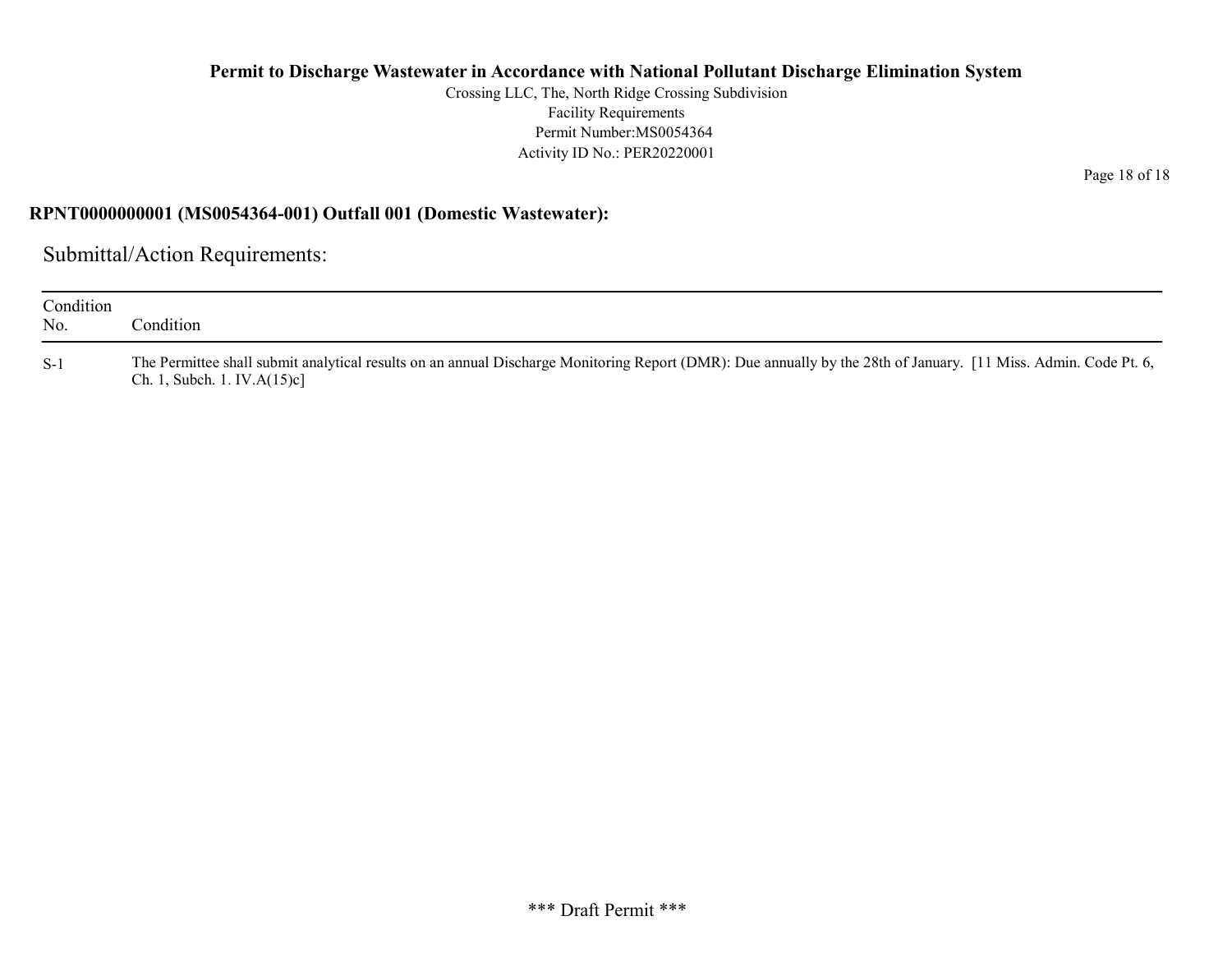# GENERAL INFORMATION

# North Ridge Drive Saltillo, MS Lee County Crossing LLC, The, North Ridge Crossing Subdivision

# Alternate/Historic Identifiers

| ID        | <b>Alternate/Historic Name</b>                                    | <b>User Group</b>               | <b>Start Date</b> | <b>End Date</b> |
|-----------|-------------------------------------------------------------------|---------------------------------|-------------------|-----------------|
| 14344     | The Crossing, LLC                                                 | Official Site Name              | 1/13/2003         |                 |
| MS0054364 | Summerhill LTD, LLC, North Ridge Crossing Planned Community       | Water - NPDES                   | 3/10/1998         | 2/28/2003       |
| 14344     | Summerhill LTD, LLC                                               | Historic Site Name              | 3/10/1998         | 1/13/2003       |
| MS0054364 | The Crossing LLC, The, North Ridge Crossing Subdivision           | Water - NPDES                   | 11/3/2003         | 9/30/2008       |
| MSR102786 | North Ridge Crossing Subdivision                                  | GP-Construction                 | 1/5/2004          | 7/14/2005       |
| MSR102786 | North Ridge Crossing Subdivision                                  | GP-Construction                 | 7/15/2005         | 3/21/2011       |
| MS0054364 | Crossing, The, North Ridge Crossing Subdivision                   | Water - NPDES                   | 10/15/2008        | 4/10/2013       |
| MSR102786 | The Crossing LLC, Crossing, The, North Ridge Crossing Subdivision | GP-Construction                 | 3/21/2011         | 12/31/2015      |
| MS0054364 | Crossing, The, North Ridge Crossing Subdivision                   | Water - NPDES                   | 4/10/2013         | 3/20/2018       |
|           | Branch                                                            | Branches Group - Municipal      | 7/18/2017         |                 |
|           | Branch                                                            | Branches Group - Stormwater-401 | 7/18/2017         | 4/7/2020        |
| MS0054364 | Crossing LLC, The, North Ridge Crossing Subdivision               | Water - NPDES                   | 3/20/2018         | 2/28/2023       |

Basin: Tombigbee River Basin

Location Description: